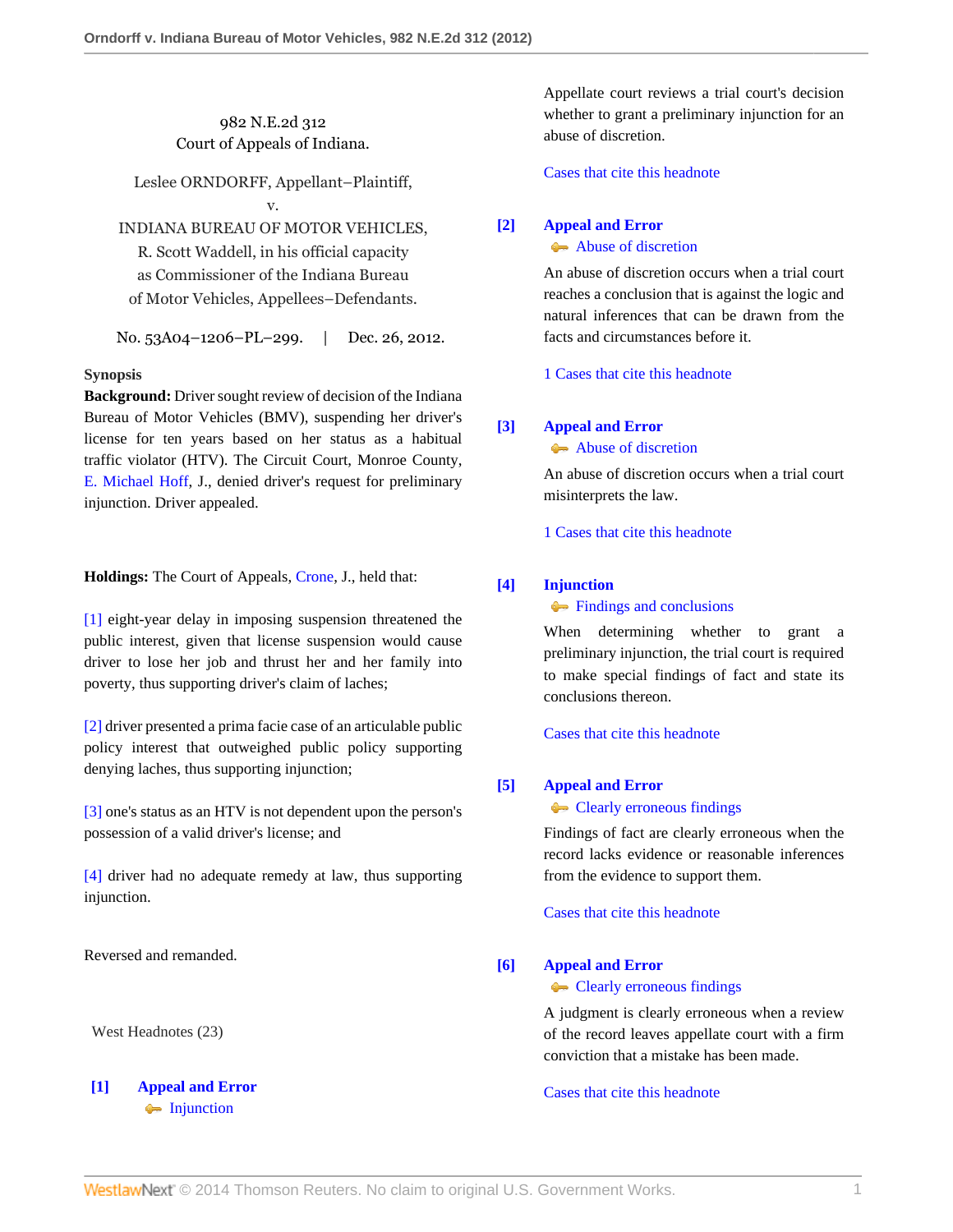### <span id="page-1-0"></span>**[\[7\]](#page-6-6) [Appeal and Error](http://www.westlaw.com/Browse/Home/KeyNumber/30/View.html?docGuid=Ie338149150a711e2900d8cbbe5df030a&originationContext=document&vr=3.0&rs=cblt1.0&transitionType=DocumentItem&contextData=(sc.Search))**

• [Interpretation of findings](http://www.westlaw.com/Browse/Home/KeyNumber/30k931(8)/View.html?docGuid=Ie338149150a711e2900d8cbbe5df030a&originationContext=document&vr=3.0&rs=cblt1.0&transitionType=DocumentItem&contextData=(sc.Search))

#### **[Appeal and Error](http://www.westlaw.com/Browse/Home/KeyNumber/30/View.html?docGuid=Ie338149150a711e2900d8cbbe5df030a&originationContext=document&vr=3.0&rs=cblt1.0&transitionType=DocumentItem&contextData=(sc.Search))**

# **[Judgment](http://www.westlaw.com/Browse/Home/KeyNumber/30k934/View.html?docGuid=Ie338149150a711e2900d8cbbe5df030a&originationContext=document&vr=3.0&rs=cblt1.0&transitionType=DocumentItem&contextData=(sc.Search))**

Appellate court considers the evidence only in the light most favorable to the judgment and construes findings together liberally in favor of the judgment.

### [Cases that cite this headnote](http://www.westlaw.com/Link/RelatedInformation/DocHeadnoteLink?docGuid=Ie338149150a711e2900d8cbbe5df030a&headnoteId=202952970100720130529024644&originationContext=document&vr=3.0&rs=cblt1.0&transitionType=CitingReferences&contextData=(sc.Search))

#### <span id="page-1-1"></span>**[\[8\]](#page-6-7) [Appeal and Error](http://www.westlaw.com/Browse/Home/KeyNumber/30/View.html?docGuid=Ie338149150a711e2900d8cbbe5df030a&originationContext=document&vr=3.0&rs=cblt1.0&transitionType=DocumentItem&contextData=(sc.Search))**

# [Extent of Review Dependent on Nature of](http://www.westlaw.com/Browse/Home/KeyNumber/30k862/View.html?docGuid=Ie338149150a711e2900d8cbbe5df030a&originationContext=document&vr=3.0&rs=cblt1.0&transitionType=DocumentItem&contextData=(sc.Search)) [Decision Appealed from](http://www.westlaw.com/Browse/Home/KeyNumber/30k862/View.html?docGuid=Ie338149150a711e2900d8cbbe5df030a&originationContext=document&vr=3.0&rs=cblt1.0&transitionType=DocumentItem&contextData=(sc.Search))

A party appealing from the trial court's denial of an injunction appeals from a negative judgment and must demonstrate that the trial court's judgment is contrary to law; that is, the evidence of record and the reasonable inferences drawn therefrom are without conflict and lead unerringly to a conclusion opposite that reached by the trial court.

[Cases that cite this headnote](http://www.westlaw.com/Link/RelatedInformation/DocHeadnoteLink?docGuid=Ie338149150a711e2900d8cbbe5df030a&headnoteId=202952970100820130529024644&originationContext=document&vr=3.0&rs=cblt1.0&transitionType=CitingReferences&contextData=(sc.Search))

# <span id="page-1-2"></span>**[\[9\]](#page-6-8) [Appeal and Error](http://www.westlaw.com/Browse/Home/KeyNumber/30/View.html?docGuid=Ie338149150a711e2900d8cbbe5df030a&originationContext=document&vr=3.0&rs=cblt1.0&transitionType=DocumentItem&contextData=(sc.Search))**

**[Provisional remedies](http://www.westlaw.com/Browse/Home/KeyNumber/30k1024.2/View.html?docGuid=Ie338149150a711e2900d8cbbe5df030a&originationContext=document&vr=3.0&rs=cblt1.0&transitionType=DocumentItem&contextData=(sc.Search))** 

On appeal from the trial court's denial of an injunction, appellate court cannot reweigh the evidence or judge the credibility of any witness.

### [Cases that cite this headnote](http://www.westlaw.com/Link/RelatedInformation/DocHeadnoteLink?docGuid=Ie338149150a711e2900d8cbbe5df030a&headnoteId=202952970100920130529024644&originationContext=document&vr=3.0&rs=cblt1.0&transitionType=CitingReferences&contextData=(sc.Search))

#### <span id="page-1-3"></span>**[\[10\]](#page-6-9) [Appeal and Error](http://www.westlaw.com/Browse/Home/KeyNumber/30/View.html?docGuid=Ie338149150a711e2900d8cbbe5df030a&originationContext=document&vr=3.0&rs=cblt1.0&transitionType=DocumentItem&contextData=(sc.Search))**

**[Effect of findings below](http://www.westlaw.com/Browse/Home/KeyNumber/30k895(2)/View.html?docGuid=Ie338149150a711e2900d8cbbe5df030a&originationContext=document&vr=3.0&rs=cblt1.0&transitionType=DocumentItem&contextData=(sc.Search))** 

While deferring substantially to the trial court's findings of fact on appeal from denial of an injunction, appellate court evaluates questions of law de novo.

[Cases that cite this headnote](http://www.westlaw.com/Link/RelatedInformation/DocHeadnoteLink?docGuid=Ie338149150a711e2900d8cbbe5df030a&headnoteId=202952970101020130529024644&originationContext=document&vr=3.0&rs=cblt1.0&transitionType=CitingReferences&contextData=(sc.Search))

#### <span id="page-1-4"></span>**[\[11\]](#page-6-10) [Injunction](http://www.westlaw.com/Browse/Home/KeyNumber/212/View.html?docGuid=Ie338149150a711e2900d8cbbe5df030a&originationContext=document&vr=3.0&rs=cblt1.0&transitionType=DocumentItem&contextData=(sc.Search))**

#### **[Preservation of status quo](http://www.westlaw.com/Browse/Home/KeyNumber/212k1074/View.html?docGuid=Ie338149150a711e2900d8cbbe5df030a&originationContext=document&vr=3.0&rs=cblt1.0&transitionType=DocumentItem&contextData=(sc.Search))**

Preliminary injunctions are generally used to preserve the status quo as it existed before a controversy, pending a full determination on the merits of the dispute.

[Cases that cite this headnote](http://www.westlaw.com/Link/RelatedInformation/DocHeadnoteLink?docGuid=Ie338149150a711e2900d8cbbe5df030a&headnoteId=202952970101120130529024644&originationContext=document&vr=3.0&rs=cblt1.0&transitionType=CitingReferences&contextData=(sc.Search))

#### <span id="page-1-5"></span>**[\[12\]](#page-6-11) [Injunction](http://www.westlaw.com/Browse/Home/KeyNumber/212/View.html?docGuid=Ie338149150a711e2900d8cbbe5df030a&originationContext=document&vr=3.0&rs=cblt1.0&transitionType=DocumentItem&contextData=(sc.Search))**

[Grounds in general; multiple factors](http://www.westlaw.com/Browse/Home/KeyNumber/212k1092/View.html?docGuid=Ie338149150a711e2900d8cbbe5df030a&originationContext=document&vr=3.0&rs=cblt1.0&transitionType=DocumentItem&contextData=(sc.Search))

# **[Injunction](http://www.westlaw.com/Browse/Home/KeyNumber/212/View.html?docGuid=Ie338149150a711e2900d8cbbe5df030a&originationContext=document&vr=3.0&rs=cblt1.0&transitionType=DocumentItem&contextData=(sc.Search)) [Preponderance of evidence](http://www.westlaw.com/Browse/Home/KeyNumber/212k1571/View.html?docGuid=Ie338149150a711e2900d8cbbe5df030a&originationContext=document&vr=3.0&rs=cblt1.0&transitionType=DocumentItem&contextData=(sc.Search))**

To obtain a preliminary injunction, the moving party has the burden of showing by a preponderance of the evidence that: (1) the moving party's remedies at law are inadequate, thus causing irreparable harm pending resolution of the substantive action; (2) the moving party has at least a reasonable likelihood of success on the merits at trial by establishing a prima facie case; (3) the threatened injury to the moving party outweighs the potential harm to the nonmoving party resulting from the granting of the injunction; and (4) the public interest would not be disserved.

[Cases that cite this headnote](http://www.westlaw.com/Link/RelatedInformation/DocHeadnoteLink?docGuid=Ie338149150a711e2900d8cbbe5df030a&headnoteId=202952970101220130529024644&originationContext=document&vr=3.0&rs=cblt1.0&transitionType=CitingReferences&contextData=(sc.Search))

# <span id="page-1-6"></span>**[\[13\]](#page-7-0) [Equity](http://www.westlaw.com/Browse/Home/KeyNumber/150/View.html?docGuid=Ie338149150a711e2900d8cbbe5df030a&originationContext=document&vr=3.0&rs=cblt1.0&transitionType=DocumentItem&contextData=(sc.Search))**

# $\rightarrow$  [Nature and elements in general](http://www.westlaw.com/Browse/Home/KeyNumber/150k67/View.html?docGuid=Ie338149150a711e2900d8cbbe5df030a&originationContext=document&vr=3.0&rs=cblt1.0&transitionType=DocumentItem&contextData=(sc.Search))

"Laches" is an equitable defense that may be raised to stop a person from asserting a claim that he would normally be entitled to assert; the rationale behind the doctrine of laches is that a person who, for an unreasonable length of time, has neglected to assert a claim against another waives the right to assert his claim when this delay prejudices the person against whom he would assert it.

[Cases that cite this headnote](http://www.westlaw.com/Link/RelatedInformation/DocHeadnoteLink?docGuid=Ie338149150a711e2900d8cbbe5df030a&headnoteId=202952970101320130529024644&originationContext=document&vr=3.0&rs=cblt1.0&transitionType=CitingReferences&contextData=(sc.Search))

# <span id="page-1-7"></span>**[\[14\]](#page-7-1) [Equity](http://www.westlaw.com/Browse/Home/KeyNumber/150/View.html?docGuid=Ie338149150a711e2900d8cbbe5df030a&originationContext=document&vr=3.0&rs=cblt1.0&transitionType=DocumentItem&contextData=(sc.Search))**

# $\rightarrow$  [Nature and elements in general](http://www.westlaw.com/Browse/Home/KeyNumber/150k67/View.html?docGuid=Ie338149150a711e2900d8cbbe5df030a&originationContext=document&vr=3.0&rs=cblt1.0&transitionType=DocumentItem&contextData=(sc.Search))

"Laches" requires: (1) inexcusable delay in asserting a known right; (2) an implied waiver arising from knowing acquiescence in existing conditions; and (3) a change in circumstances causing prejudice to the adverse party.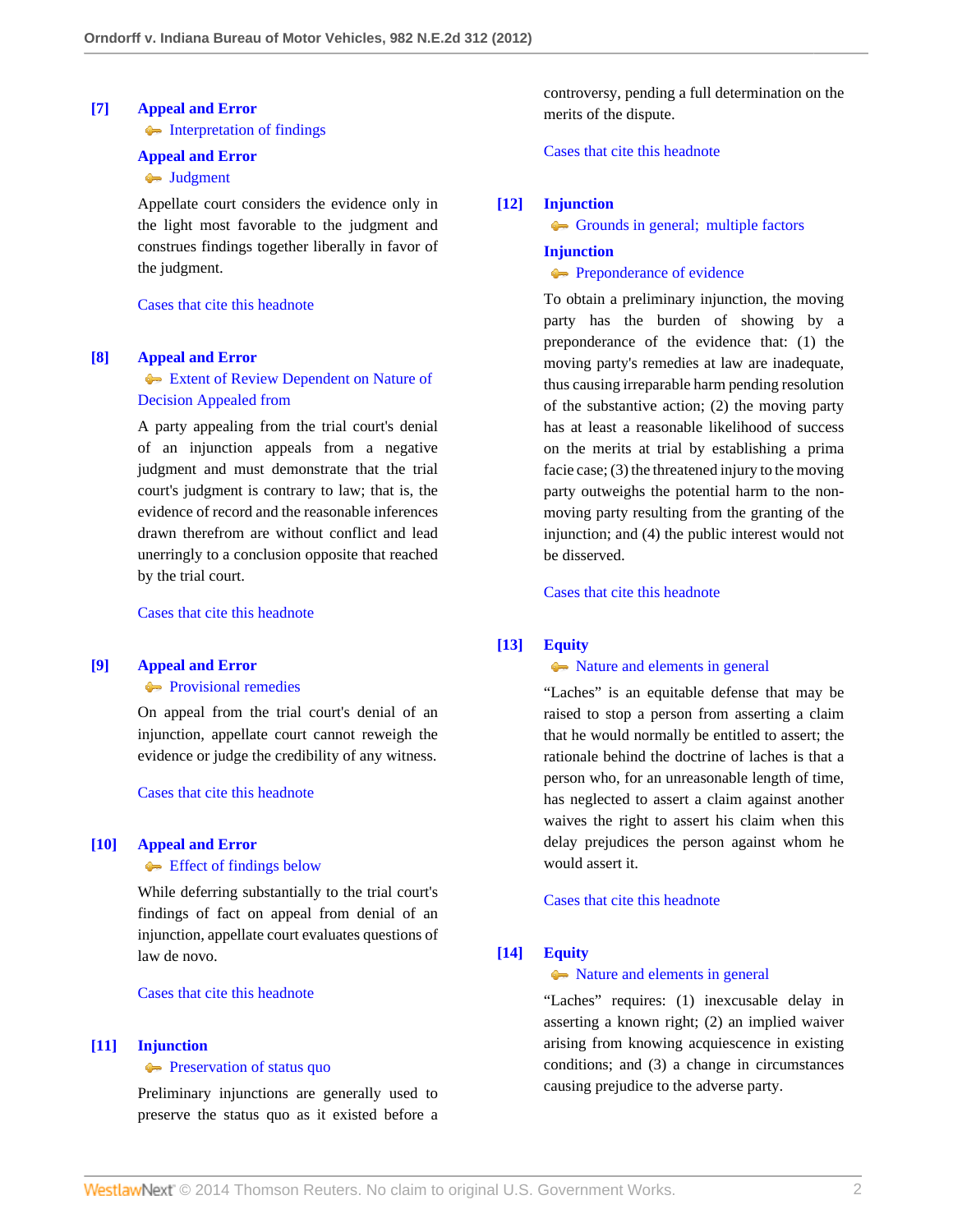[Cases that cite this headnote](http://www.westlaw.com/Link/RelatedInformation/DocHeadnoteLink?docGuid=Ie338149150a711e2900d8cbbe5df030a&headnoteId=202952970101420130529024644&originationContext=document&vr=3.0&rs=cblt1.0&transitionType=CitingReferences&contextData=(sc.Search))

# <span id="page-2-3"></span>**[\[15\]](#page-7-2) [Equity](http://www.westlaw.com/Browse/Home/KeyNumber/150/View.html?docGuid=Ie338149150a711e2900d8cbbe5df030a&originationContext=document&vr=3.0&rs=cblt1.0&transitionType=DocumentItem&contextData=(sc.Search))**

#### [Application of doctrine in general](http://www.westlaw.com/Browse/Home/KeyNumber/150k84/View.html?docGuid=Ie338149150a711e2900d8cbbe5df030a&originationContext=document&vr=3.0&rs=cblt1.0&transitionType=DocumentItem&contextData=(sc.Search))

The application of the doctrine of laches lies within the sound discretion of the trial court.

[Cases that cite this headnote](http://www.westlaw.com/Link/RelatedInformation/DocHeadnoteLink?docGuid=Ie338149150a711e2900d8cbbe5df030a&headnoteId=202952970101520130529024644&originationContext=document&vr=3.0&rs=cblt1.0&transitionType=CitingReferences&contextData=(sc.Search))

### <span id="page-2-4"></span>**[\[16\]](#page-7-3) [Equity](http://www.westlaw.com/Browse/Home/KeyNumber/150/View.html?docGuid=Ie338149150a711e2900d8cbbe5df030a&originationContext=document&vr=3.0&rs=cblt1.0&transitionType=DocumentItem&contextData=(sc.Search))**

### [Rights of public](http://www.westlaw.com/Browse/Home/KeyNumber/150k85/View.html?docGuid=Ie338149150a711e2900d8cbbe5df030a&originationContext=document&vr=3.0&rs=cblt1.0&transitionType=DocumentItem&contextData=(sc.Search))

Generally, equitable defenses, such as laches, may not be asserted against the government when it acts in its sovereign capacity to protect the public welfare; only under the clearest and most compelling circumstances will laches be applicable to the government.

[Cases that cite this headnote](http://www.westlaw.com/Link/RelatedInformation/DocHeadnoteLink?docGuid=Ie338149150a711e2900d8cbbe5df030a&headnoteId=202952970101620130529024644&originationContext=document&vr=3.0&rs=cblt1.0&transitionType=CitingReferences&contextData=(sc.Search))

## <span id="page-2-5"></span>**[\[17\]](#page-7-4) [Equity](http://www.westlaw.com/Browse/Home/KeyNumber/150/View.html?docGuid=Ie338149150a711e2900d8cbbe5df030a&originationContext=document&vr=3.0&rs=cblt1.0&transitionType=DocumentItem&contextData=(sc.Search))**

#### [Application and operation in general](http://www.westlaw.com/Browse/Home/KeyNumber/150k54/View.html?docGuid=Ie338149150a711e2900d8cbbe5df030a&originationContext=document&vr=3.0&rs=cblt1.0&transitionType=DocumentItem&contextData=(sc.Search))

Under certain conditions, where extreme unfairness is shown, a court may apply equitable principles against the government; extreme unfairness occurs where the public interest would be threatened by the government's conduct.

[Cases that cite this headnote](http://www.westlaw.com/Link/RelatedInformation/DocHeadnoteLink?docGuid=Ie338149150a711e2900d8cbbe5df030a&headnoteId=202952970101720130529024644&originationContext=document&vr=3.0&rs=cblt1.0&transitionType=CitingReferences&contextData=(sc.Search))

### <span id="page-2-6"></span>**[\[18\]](#page-7-5) [Automobiles](http://www.westlaw.com/Browse/Home/KeyNumber/48A/View.html?docGuid=Ie338149150a711e2900d8cbbe5df030a&originationContext=document&vr=3.0&rs=cblt1.0&transitionType=DocumentItem&contextData=(sc.Search))**

# [Repeated or out-of-state misconduct; point](http://www.westlaw.com/Browse/Home/KeyNumber/48Ak144.1(3)/View.html?docGuid=Ie338149150a711e2900d8cbbe5df030a&originationContext=document&vr=3.0&rs=cblt1.0&transitionType=DocumentItem&contextData=(sc.Search)) [system](http://www.westlaw.com/Browse/Home/KeyNumber/48Ak144.1(3)/View.html?docGuid=Ie338149150a711e2900d8cbbe5df030a&originationContext=document&vr=3.0&rs=cblt1.0&transitionType=DocumentItem&contextData=(sc.Search))

The primary purpose of suspending a person's license for being a habitual traffic violator (HTV) is to remove from the highway those drivers who have proven themselves to be unfit to drive, and who pose a substantial threat to the safety of others. [West's A.I.C. 9–30–10–4\(b\).](http://www.westlaw.com/Link/Document/FullText?findType=L&pubNum=1000009&cite=INS9-30-10-4&originatingDoc=Ie338149150a711e2900d8cbbe5df030a&refType=SP&originationContext=document&vr=3.0&rs=cblt1.0&transitionType=DocumentItem&contextData=(sc.Search)#co_pp_a83b000018c76)

[1 Cases that cite this headnote](http://www.westlaw.com/Link/RelatedInformation/DocHeadnoteLink?docGuid=Ie338149150a711e2900d8cbbe5df030a&headnoteId=202952970101820130529024644&originationContext=document&vr=3.0&rs=cblt1.0&transitionType=CitingReferences&contextData=(sc.Search))

#### <span id="page-2-0"></span>**[\[19\]](#page-9-0) [Automobiles](http://www.westlaw.com/Browse/Home/KeyNumber/48A/View.html?docGuid=Ie338149150a711e2900d8cbbe5df030a&originationContext=document&vr=3.0&rs=cblt1.0&transitionType=DocumentItem&contextData=(sc.Search))**

[Administrative procedure in general](http://www.westlaw.com/Browse/Home/KeyNumber/48Ak144.2(1)/View.html?docGuid=Ie338149150a711e2900d8cbbe5df030a&originationContext=document&vr=3.0&rs=cblt1.0&transitionType=DocumentItem&contextData=(sc.Search))

Eight-year delay by Indiana Bureau of Motor Vehicles (BMV) in imposing ten-year suspension on driver's license based on her status as a habitual traffic violator (HTV) threatened the "public interest," given that license suspension would cause driver to lose her job and thrust her and her family into poverty, thus supporting driver's claim of laches; significant government resources had been expended to enable driver to become selfsufficient, HTV had issued driver a license four-years earlier upon which driver relied in obtaining employment dependent upon her driving privileges, suspension of driving privileges would derail efforts to lift driver and her family out of poverty, and driver would have since become eligible for probationary license had there been no delay. [West's A.I.C. 9–30–10–](http://www.westlaw.com/Link/Document/FullText?findType=L&pubNum=1000009&cite=INS9-30-10-4&originatingDoc=Ie338149150a711e2900d8cbbe5df030a&refType=SP&originationContext=document&vr=3.0&rs=cblt1.0&transitionType=DocumentItem&contextData=(sc.Search)#co_pp_a83b000018c76) [4\(b\)](http://www.westlaw.com/Link/Document/FullText?findType=L&pubNum=1000009&cite=INS9-30-10-4&originatingDoc=Ie338149150a711e2900d8cbbe5df030a&refType=SP&originationContext=document&vr=3.0&rs=cblt1.0&transitionType=DocumentItem&contextData=(sc.Search)#co_pp_a83b000018c76).

[Cases that cite this headnote](http://www.westlaw.com/Link/RelatedInformation/DocHeadnoteLink?docGuid=Ie338149150a711e2900d8cbbe5df030a&headnoteId=202952970101920130529024644&originationContext=document&vr=3.0&rs=cblt1.0&transitionType=CitingReferences&contextData=(sc.Search))

# <span id="page-2-1"></span>**[\[20\]](#page-9-1) [Injunction](http://www.westlaw.com/Browse/Home/KeyNumber/212/View.html?docGuid=Ie338149150a711e2900d8cbbe5df030a&originationContext=document&vr=3.0&rs=cblt1.0&transitionType=DocumentItem&contextData=(sc.Search))**

# **[Drivers' licenses](http://www.westlaw.com/Browse/Home/KeyNumber/212k1413/View.html?docGuid=Ie338149150a711e2900d8cbbe5df030a&originationContext=document&vr=3.0&rs=cblt1.0&transitionType=DocumentItem&contextData=(sc.Search))**

Driver asserting laches as a defense to eightyear delay by Indiana Bureau of Motor Vehicles (BMV) in imposing ten-year suspension on driver's license based on her status as a habitual traffic violator (HTV) presented a prima facie case of an articulable public policy interest, i.e., that suspension would cause driver to lose her job and thrust her and her family into poverty, that outweighed public policy supporting denying laches, i.e., the need to protect the public from unsafe drivers, thus supporting grant of preliminary injunction; BMV had issued driver a license four-years earlier upon which driver relied in obtaining employment dependent upon her driving privileges, suspension of driving privileges would derail efforts to lift driver and her family out of poverty, and basis for HTV status, specifically, driver's prior offenses for driving without a license, had been remedied by driver's obtaining a license. [West's A.I.C. 9–30–](http://www.westlaw.com/Link/Document/FullText?findType=L&pubNum=1000009&cite=INS9-30-10-4&originatingDoc=Ie338149150a711e2900d8cbbe5df030a&refType=SP&originationContext=document&vr=3.0&rs=cblt1.0&transitionType=DocumentItem&contextData=(sc.Search)#co_pp_a83b000018c76)  $10-4(b)$ .

[Cases that cite this headnote](http://www.westlaw.com/Link/RelatedInformation/DocHeadnoteLink?docGuid=Ie338149150a711e2900d8cbbe5df030a&headnoteId=202952970102020130529024644&originationContext=document&vr=3.0&rs=cblt1.0&transitionType=CitingReferences&contextData=(sc.Search))

#### <span id="page-2-2"></span>**[\[21\]](#page-10-0) [Automobiles](http://www.westlaw.com/Browse/Home/KeyNumber/48A/View.html?docGuid=Ie338149150a711e2900d8cbbe5df030a&originationContext=document&vr=3.0&rs=cblt1.0&transitionType=DocumentItem&contextData=(sc.Search))**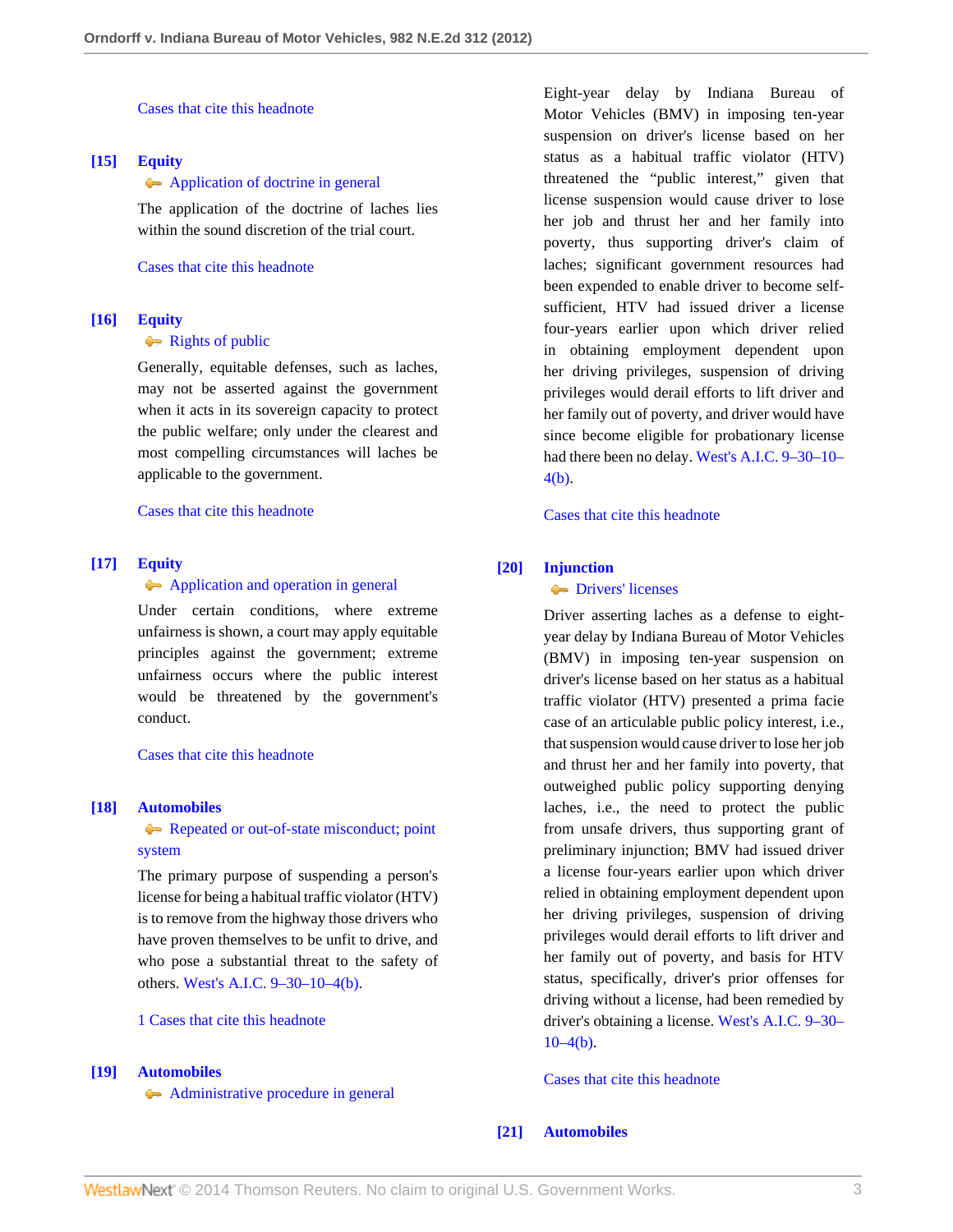[Repeated or out-of-state misconduct; point](http://www.westlaw.com/Browse/Home/KeyNumber/48Ak144.1(3)/View.html?docGuid=Ie338149150a711e2900d8cbbe5df030a&originationContext=document&vr=3.0&rs=cblt1.0&transitionType=DocumentItem&contextData=(sc.Search)) [system](http://www.westlaw.com/Browse/Home/KeyNumber/48Ak144.1(3)/View.html?docGuid=Ie338149150a711e2900d8cbbe5df030a&originationContext=document&vr=3.0&rs=cblt1.0&transitionType=DocumentItem&contextData=(sc.Search))

When a person has accumulated three qualifying convictions within ten years, that person is a habitual traffic violator (HTV), and one's status as an HTV is not dependent upon the person's possession of a valid driver's license. [West's](http://www.westlaw.com/Link/Document/FullText?findType=L&pubNum=1000009&cite=INS9-30-10-4&originatingDoc=Ie338149150a711e2900d8cbbe5df030a&refType=SP&originationContext=document&vr=3.0&rs=cblt1.0&transitionType=DocumentItem&contextData=(sc.Search)#co_pp_a83b000018c76) [A.I.C. 9–30–10–4\(b\)](http://www.westlaw.com/Link/Document/FullText?findType=L&pubNum=1000009&cite=INS9-30-10-4&originatingDoc=Ie338149150a711e2900d8cbbe5df030a&refType=SP&originationContext=document&vr=3.0&rs=cblt1.0&transitionType=DocumentItem&contextData=(sc.Search)#co_pp_a83b000018c76).

[Cases that cite this headnote](http://www.westlaw.com/Link/RelatedInformation/DocHeadnoteLink?docGuid=Ie338149150a711e2900d8cbbe5df030a&headnoteId=202952970102120130529024644&originationContext=document&vr=3.0&rs=cblt1.0&transitionType=CitingReferences&contextData=(sc.Search))

### <span id="page-3-1"></span>**[\[22\]](#page-10-1) [Automobiles](http://www.westlaw.com/Browse/Home/KeyNumber/48A/View.html?docGuid=Ie338149150a711e2900d8cbbe5df030a&originationContext=document&vr=3.0&rs=cblt1.0&transitionType=DocumentItem&contextData=(sc.Search))**

[Repeated or out-of-state misconduct; point](http://www.westlaw.com/Browse/Home/KeyNumber/48Ak144.1(3)/View.html?docGuid=Ie338149150a711e2900d8cbbe5df030a&originationContext=document&vr=3.0&rs=cblt1.0&transitionType=DocumentItem&contextData=(sc.Search)) [system](http://www.westlaw.com/Browse/Home/KeyNumber/48Ak144.1(3)/View.html?docGuid=Ie338149150a711e2900d8cbbe5df030a&originationContext=document&vr=3.0&rs=cblt1.0&transitionType=DocumentItem&contextData=(sc.Search))

Fact that driver did not have a valid driver's license at the time she accumulated three qualifying convictions within ten years did not relieve the Indiana Bureau of Motor Vehicles (BMV) of its duty to identify her as a habitual traffic violator (HTV). [West's A.I.C. 9–24–18–](http://www.westlaw.com/Link/Document/FullText?findType=L&pubNum=1000009&cite=INS9-24-18-9&originatingDoc=Ie338149150a711e2900d8cbbe5df030a&refType=SP&originationContext=document&vr=3.0&rs=cblt1.0&transitionType=DocumentItem&contextData=(sc.Search)#co_pp_8b3b0000958a4)  $9(a)$  [9–30–10–4\(b\).](http://www.westlaw.com/Link/Document/FullText?findType=L&pubNum=1000009&cite=INS9-30-10-4&originatingDoc=Ie338149150a711e2900d8cbbe5df030a&refType=SP&originationContext=document&vr=3.0&rs=cblt1.0&transitionType=DocumentItem&contextData=(sc.Search)#co_pp_a83b000018c76)

[Cases that cite this headnote](http://www.westlaw.com/Link/RelatedInformation/DocHeadnoteLink?docGuid=Ie338149150a711e2900d8cbbe5df030a&headnoteId=202952970102220130529024644&originationContext=document&vr=3.0&rs=cblt1.0&transitionType=CitingReferences&contextData=(sc.Search))

# <span id="page-3-0"></span>**[\[23\]](#page-10-2) [Injunction](http://www.westlaw.com/Browse/Home/KeyNumber/212/View.html?docGuid=Ie338149150a711e2900d8cbbe5df030a&originationContext=document&vr=3.0&rs=cblt1.0&transitionType=DocumentItem&contextData=(sc.Search))**

#### **[Drivers' licenses](http://www.westlaw.com/Browse/Home/KeyNumber/212k1413/View.html?docGuid=Ie338149150a711e2900d8cbbe5df030a&originationContext=document&vr=3.0&rs=cblt1.0&transitionType=DocumentItem&contextData=(sc.Search))**

Driver asserting laches as a defense to eightyear delay by Indiana Bureau of Motor Vehicles (BMV) in imposing ten-year suspension on driver's license based on her status as a habitual traffic violator (HTV) had no adequate remedy at law, thus supporting grant of preliminary injunction; suspension would cause driver to lose her job and thrust her and her family into poverty, driver's eligibility for housing and government programs was dependent upon her gainful employment, and monetary damages would not compensate driver if her family lost its housing or if her children were unable to attend their new school due to lack of transportation. [West's A.I.C. 9–30–10–4\(b\)](http://www.westlaw.com/Link/Document/FullText?findType=L&pubNum=1000009&cite=INS9-30-10-4&originatingDoc=Ie338149150a711e2900d8cbbe5df030a&refType=SP&originationContext=document&vr=3.0&rs=cblt1.0&transitionType=DocumentItem&contextData=(sc.Search)#co_pp_a83b000018c76).

#### [Cases that cite this headnote](http://www.westlaw.com/Link/RelatedInformation/DocHeadnoteLink?docGuid=Ie338149150a711e2900d8cbbe5df030a&headnoteId=202952970102320130529024644&originationContext=document&vr=3.0&rs=cblt1.0&transitionType=CitingReferences&contextData=(sc.Search))

#### **Attorneys and Law Firms**

**\*315** [Kenneth J. Falk,](http://www.westlaw.com/Link/Document/FullText?findType=h&pubNum=176284&cite=0127187701&originatingDoc=Ie338149150a711e2900d8cbbe5df030a&refType=RQ&originationContext=document&vr=3.0&rs=cblt1.0&transitionType=DocumentItem&contextData=(sc.Search)) ACLU of Indiana, Indianapolis, IN, Attorney for Appellant.

[Gregory F. Zoeller](http://www.westlaw.com/Link/Document/FullText?findType=h&pubNum=176284&cite=0136038801&originatingDoc=Ie338149150a711e2900d8cbbe5df030a&refType=RQ&originationContext=document&vr=3.0&rs=cblt1.0&transitionType=DocumentItem&contextData=(sc.Search)), Attorney General of Indiana, [Elizabeth](http://www.westlaw.com/Link/Document/FullText?findType=h&pubNum=176284&cite=0464289701&originatingDoc=Ie338149150a711e2900d8cbbe5df030a&refType=RQ&originationContext=document&vr=3.0&rs=cblt1.0&transitionType=DocumentItem&contextData=(sc.Search)) [Rogers](http://www.westlaw.com/Link/Document/FullText?findType=h&pubNum=176284&cite=0464289701&originatingDoc=Ie338149150a711e2900d8cbbe5df030a&refType=RQ&originationContext=document&vr=3.0&rs=cblt1.0&transitionType=DocumentItem&contextData=(sc.Search)), Deputy Attorney General, Indianapolis, IN, Attorneys for Appellee.

**Opinion**

#### **OPINION**

[CRONE,](http://www.westlaw.com/Link/Document/FullText?findType=h&pubNum=176284&cite=0132363101&originatingDoc=Ie338149150a711e2900d8cbbe5df030a&refType=RQ&originationContext=document&vr=3.0&rs=cblt1.0&transitionType=DocumentItem&contextData=(sc.Search)) Judge.

### **Case Summary**

Leslee Orndorff committed three driving offenses that qualified her as a habitual traffic violator ("HTV") in 2004. In 2008, the Indiana Bureau of Motor Vehicles ("BMV") issued Orndorff a driver's license. In 2012, the BMV notified Orndorff that her driving privileges were to be suspended for ten years based on her HTV status. Orndorff filed a complaint against the BMV alleging that the equitable doctrine of laches prevented the BMV from suspending her driving privileges and requesting a preliminary injunction to stop the suspension. The trial court denied her request for a preliminary injunction, concluding that Orndorff did not have a reasonable likelihood of prevailing on the merits of her laches defense at trial because it was unlikely that laches would apply to the government and the BMV's delay was understandable.

Orndorff appeals the trial court's ruling, arguing that laches applies to the government because the suspension of her driving privileges now, eight years after she qualified as an HTV and four years after she obtained a valid driver's license, will cause her to lose her job, which requires her to drive, and thrust her family into poverty, thereby threatening the public interest. She also contends that the BMV's delay is inexcusable. We conclude that under the facts of this case, there is a reasonable likelihood that Orndorff will succeed in establishing that suspending her driving privileges will threaten the public interest such that laches applies to the government. We also conclude that she has a reasonable likelihood of showing that the BMV's delay is inexcusable. Therefore, we conclude that Orndorff has a reasonable likelihood of succeeding on the merits of her laches defense. We also conclude that Orndorff has carried her burden to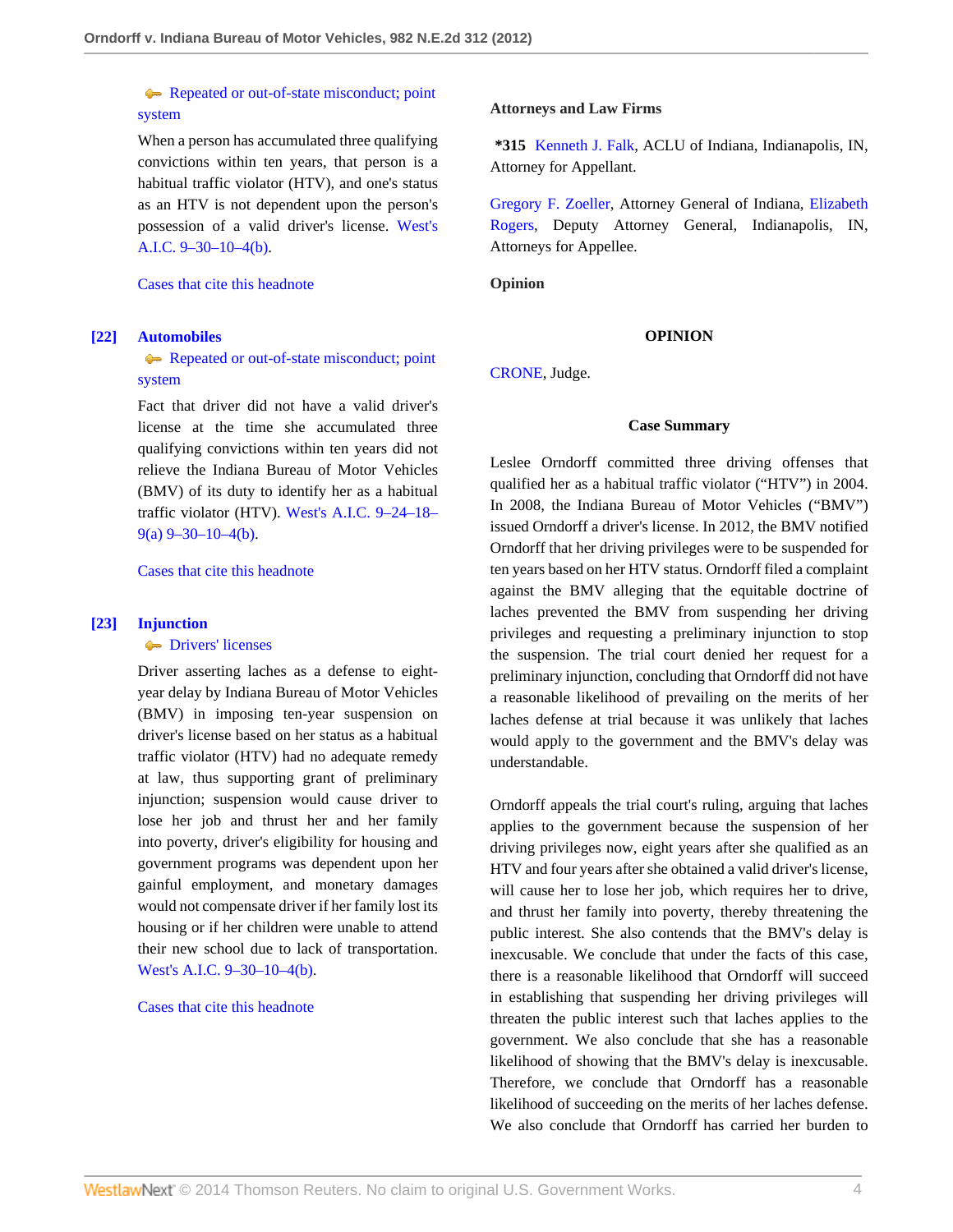establish the other requirements for a preliminary injunction, and thus we reverse the trial court's denial of her request for a preliminary injunction and remand for further proceedings.

### **Facts and Procedural History**

The facts are undisputed. In 2002, when Orndorff was about twenty years old, she obtained her Indiana learner's permit in Terre Haute. Orndorff's driving record shows that from 2002 to 2004, she received seventeen driving convictions and had her driving privileges suspended eighteen times. The convictions consist of failing to provide proof of insurance (6), driving while suspended (5), never receiving a valid driver's license (3), "non-pointable violation" (2), and a "learner permit violation" (1). Appellant's App. at 25–30. The suspensions were based on the convictions named above as well as failure to appear in **\*316** court, failure to appear for driver's safety program, and failure to pay court costs and fines following a conviction. Of particular relevance to this case, Orndorff's convictions for driving without a valid license occurred on December 12, 2002, February 25, 2003, and May 10, 2004. These three convictions qualified Orndorff as an HTV and should have resulted in the suspension of her driving privileges for ten years.

In 2008, Orndorff moved to Bloomington with her two children. On May 13, 2008, Orndorff applied for and was granted a valid Indiana driver's license by the BMV. Shortly thereafter, she obtained employment with SICIL Home Care Services as a personal care attendant to persons living at home who have needs that they are unable to address. To perform her job, Orndorff must have a valid driver's license. She uses her own vehicle to drive her clients to doctor's appointments and take them shopping. Orndorff does the shopping herself for her clients who are home-bound.

In 2011, the BMV implemented new processes to identify individuals who qualified as HTVs. As a result, the BMV discovered that Orndorff qualified as an HTV based on her three convictions for driving without a valid driver's license. On April 24, 2012, the BMV sent Orndorff an HTV notice of suspension informing her that she qualified as an HTV and that her driving privileges would be suspended for ten years, effective May 29, 2012, through May 27, 2022.

Currently, Orndorff is still employed with SICIL and earns \$9.75 an hour. She is the sole supporter of her two children and receives no child support. She and her children receive food stamps due to their limited income. Orndorff has a checking account into which her paychecks are deposited, but there is little money remaining after her bills are paid. She does not have a savings account. She owns a 2002 Chevrolet Impala and has no other personal property of significant value. She owns no real estate. If Orndorff's driving privileges are suspended, she will not be able to perform her duties as a personal care attendant and will likely lose her job.

Orndorff and her children live in an apartment that is partially subsidized through the Bloomington Housing Authority ("BHA"). She is required to pay a portion of the rent or face eviction. Accordingly, if she loses her job and cannot find another, she will be unable to pay her rent and her family will lose its housing. Through the BHA, Orndorff is enrolled in a Family Self Sufficiency Program, which is a fiveyear program designed to assist individuals in establishing financial independence and home ownership. To continue participating in the program, Orndorff is required to maintain her current tenancy. Without employment, Orndorff will not be able to pay her portion of rent, will be evicted from her apartment, and will be ineligible to participate in the Family Self Sufficiency Program.

Orndorff also participates in the Circles Initiative through the South Central Community Action Program, which is a program designed to support individuals in escaping poverty. The program features weekly meetings and matches the participants with financially stable members of the community. Orndorff has been in the program since March 2010, regularly attends meetings, and is partnered with two Indiana University professors and a Christian education specialist. To continue with this program, Orndorff must be employed.

Orndorff's children have medical needs, and she drives them to doctor's appointments. Orndorff's children will begin attending a new school in the 2012–13 school year. The school is a private religious **\*317** school that they attend through the Indiana Choice Scholarship Program. Because there is no public transportation to the school, Orndorff will have to drive the children. Orndorff's younger daughter, who is entering second grade, is having some difficulties with education, and Orndorff and the new school's staff believe that the new school will be beneficial for her daughter. Orndorff is enrolled at Ivy Tech and is scheduled to complete her studies in December 2012 with a degree in criminal justice. She maintains very high grades, having received a 4.0 grade-point average in the spring 2011 term.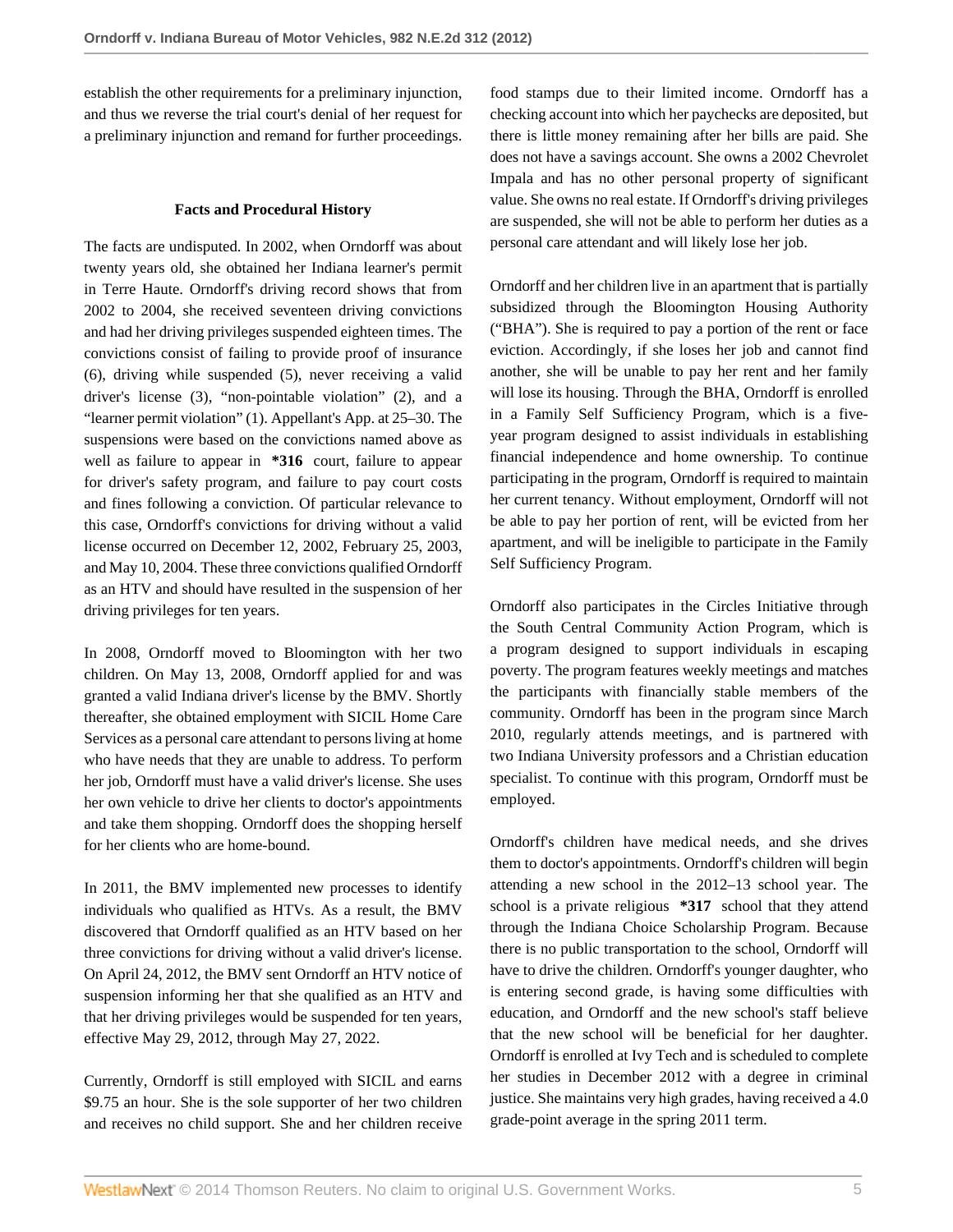On May 24, 2012, Orndorff filed a verified petition for judicial review and complaint for declaratory and injunctive relief, in which she alleged (1) that the BMV's extreme delay in suspending her driving privileges threatens the public interest and therefore the BMV should be prevented by the equitable doctrines of laches and estoppel from suspending her driving privileges and (2) that suspending her driving privileges after she was awarded a license by the BMV and had proven herself to be a safe driver was irrational and violated her substantive due process rights guaranteed by the Fourteenth Amendment to the United States Constitution. Orndorff asked the trial court to find that the BMV is barred from suspending her driving privileges and to enter a preliminary injunction, later to be made permanent, enjoining the BMV from suspending her driving privileges. Orndorff also filed a verified petition for a temporary restraining order and a motion for preliminary injunction. On May 25, 2012, the trial court granted a temporary restraining order enjoining the BMV from suspending Orndorff's driving privileges.

On June 4, 2012, the trial court conducted a hearing on Orndorff's request for a preliminary injunction. On June 8, 2012, the trial court issued an order containing findings of fact and conclusions thereon, which provides in relevant part as follows:

# **Findings of Fact**

....

30. The Ivy [Tech] campus is 8–9 miles from [Orndorff's] home and she must drive back and forth to school. Although it would be theoretically possible for her to use Bloomington's city bus service to transport herself to school, this is virtually impossible given that she must juggle her children's schedules as well.

31. If Ms. Orndorff loses her license, she will likely lose her job. The loss of her job may cause her to lose her housing. The loss of her driving privileges may cause the loss of her ability to continue and complete her education. The loss of her driving privileges will likely make it impossible for her children to attend the new school her children are enrolled in for the next year.

32. If Ms. Orndorff is unable to obtain new employment that does not require a driver[']s license, she will probably have to break up the family and have her children live with her mother who works at a gas station.

33. This will be devastating to Ms. Orndorff and her family and will push the family back further into poverty. This injury is irreparable and cannot be rectified through damages after the injury.

34. This injury threatens the general public interest, as thrusting a family into poverty is contrary to the public interest.

....

# **Conclusions**

....

**\*318** 38. [Orndorff] has established that she will suffer irreparable harm if her license is suspended. Despite the State's heroic efforts to characterize the effects of losing her license as mere economic injuries, it is difficult to conceive of appropriate, adequate and available monetary compensation or other legal remedy.

39. [Orndorff] has not demonstrated a reasonable likelihood of success at trial by establishing a prima facie case, as such a case depends upon proving that laches should be attributed to the State.

....

47. There is no clear definition of the nature of the threat to the public interest required before laches or estoppel can apply to the government.

48. The court accepts [Orndorff's] statement that without the use of her car [her] continued employment and schooling will become almost impossible, at least as they are currently configured. [Orndorff's] ability to care for her children will become vastly more difficult. These changes do not serve the public interest. However, the public also has an interest in the impartial and evenhanded application of statutes.

49. It does not appear that the adverse effects on [Orndorff's] family from the suspension of her driving privileges is the sort of threat to the public interest that should prevent the State from suspending [Orndorff's] license as a habitual offender.

50. Without a showing that the public interest is threatened by the suspension of [Orndorff's] driving privileges, laches cannot be attributed to the State, despite the delay in suspending [Orndorff's] license. It is also unlikely that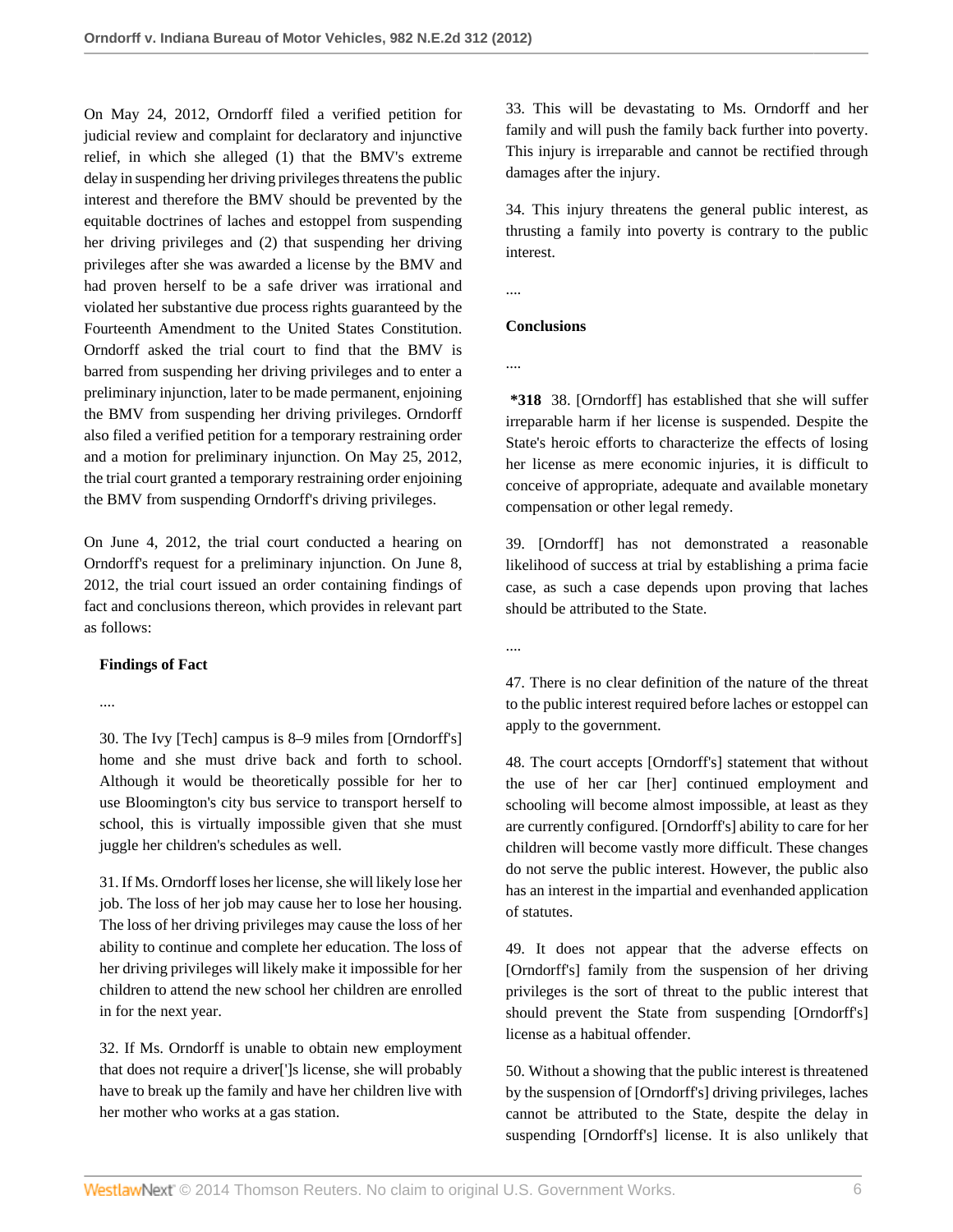laches can be proven in this case, as the State's failure to act earlier is understandable. [Orndorff] did not have a license to suspend at the time she became a habitual traffic violator. The computer system did not flag her when the license was issued to her in 2008. She had no particular right to rely on the State's failure to catch her. She cannot justifiably rely to her detriment on the fact that she was not identified as a HTV in 2008. Since [Orndorff] is unlikely to establish laches, she cannot prevail on the merits of this case. For that reason, she has not proven entitlement to a preliminary injunction.

51. [Orndorff's] motion for a preliminary injunction should be denied.

This is an unusual case, because [Orndorff] has established that she will be irreparably harmed by the suspension of her driving privileges. She has also established a very long delay on the part of the State in taking action against her. Further, [Orndorff] has established that the adverse effects on her family do not advance the general public interest, as it is not in the public interest to make it harder for a productive parent to support her children and to better her family's circumstances. Indiana law does not set out what public interest should be considered by a court in deciding a claim of laches against the government. The Temporary Restraining Order entered on May 25, 2012, and extended on June 5, 2012, expires on June 8, 2012. To permit [Orndorff] to seek review of this order, the Temporary Restraining Order entered on May 25, 2012 should remain in effect until July 9, 2012 to allow [her] to seek appellate review.

Appellant's App. at 8–11. Orndorff now appeals.

# <span id="page-6-2"></span><span id="page-6-1"></span>**Discussion and Decision**

<span id="page-6-0"></span>**[\[1\]](#page-0-0) [\[2](#page-0-1)] [\[3\]](#page-0-2)** We review a trial court's decision whether to grant a preliminary injunction for an abuse of discretion. *Thornton–Tomasetti* **\*319** *[Engineers v. Indianapolis–](http://www.westlaw.com/Link/Document/FullText?findType=Y&serNum=2009718783&pubNum=578&fi=co_pp_sp_578_1277&originationContext=document&vr=3.0&rs=cblt1.0&transitionType=DocumentItem&contextData=(sc.Search)#co_pp_sp_578_1277) [Marion County Pub. Library,](http://www.westlaw.com/Link/Document/FullText?findType=Y&serNum=2009718783&pubNum=578&fi=co_pp_sp_578_1277&originationContext=document&vr=3.0&rs=cblt1.0&transitionType=DocumentItem&contextData=(sc.Search)#co_pp_sp_578_1277)* 851 N.E.2d 1269, 1277 [\(Ind.Ct.App.2006\)](http://www.westlaw.com/Link/Document/FullText?findType=Y&serNum=2009718783&pubNum=578&fi=co_pp_sp_578_1277&originationContext=document&vr=3.0&rs=cblt1.0&transitionType=DocumentItem&contextData=(sc.Search)#co_pp_sp_578_1277). An abuse of discretion occurs when a trial court reaches a conclusion that is against the logic and natural inferences that can be drawn from the facts and circumstances before it. *[Id.](http://www.westlaw.com/Link/Document/FullText?findType=Y&serNum=2009718783&originationContext=document&vr=3.0&rs=cblt1.0&transitionType=DocumentItem&contextData=(sc.Search))* "An abuse of discretion also occurs when a trial court misinterprets the law." *[Id.](http://www.westlaw.com/Link/Document/FullText?findType=Y&serNum=2009718783&originationContext=document&vr=3.0&rs=cblt1.0&transitionType=DocumentItem&contextData=(sc.Search))*

<span id="page-6-6"></span><span id="page-6-5"></span><span id="page-6-4"></span><span id="page-6-3"></span>**[\[4\]](#page-0-3) [\[5\]](#page-0-4) [\[6\]](#page-0-5) [\[7](#page-1-0)]** When determining whether to grant a preliminary injunction, the trial court is required to make

special findings of fact and state its conclusions thereon. *[Bigley v. MSD of Wayne Twp. Schs.,](http://www.westlaw.com/Link/Document/FullText?findType=Y&serNum=2006288785&pubNum=578&fi=co_pp_sp_578_281&originationContext=document&vr=3.0&rs=cblt1.0&transitionType=DocumentItem&contextData=(sc.Search)#co_pp_sp_578_281)* 823 N.E.2d 278, 281– [82 \(Ind.Ct.App.2004\)](http://www.westlaw.com/Link/Document/FullText?findType=Y&serNum=2006288785&pubNum=578&fi=co_pp_sp_578_281&originationContext=document&vr=3.0&rs=cblt1.0&transitionType=DocumentItem&contextData=(sc.Search)#co_pp_sp_578_281) *trans. denied* (2005). We review the special findings and conclusions for clear error. [Ind. Trial](http://www.westlaw.com/Link/Document/FullText?findType=L&pubNum=1000009&cite=INSTRPR52&originatingDoc=Ie338149150a711e2900d8cbbe5df030a&refType=LQ&originationContext=document&vr=3.0&rs=cblt1.0&transitionType=DocumentItem&contextData=(sc.Search)) [Rule 52\(A\)](http://www.westlaw.com/Link/Document/FullText?findType=L&pubNum=1000009&cite=INSTRPR52&originatingDoc=Ie338149150a711e2900d8cbbe5df030a&refType=LQ&originationContext=document&vr=3.0&rs=cblt1.0&transitionType=DocumentItem&contextData=(sc.Search)).

> Findings of fact are clearly erroneous when the record lacks evidence or reasonable inferences from the evidence to support them. A judgment is clearly erroneous when a review of the record leaves us with a firm conviction that a mistake has been made. We consider the evidence only in the light most favorable to the judgment and construe findings together liberally in favor of the judgment.

*[Coates v. Heat Wagons, Inc.,](http://www.westlaw.com/Link/Document/FullText?findType=Y&serNum=2024655070&pubNum=578&fi=co_pp_sp_578_912&originationContext=document&vr=3.0&rs=cblt1.0&transitionType=DocumentItem&contextData=(sc.Search)#co_pp_sp_578_912)* 942 N.E.2d 905, 912 [\(Ind.Ct.App.2011\)](http://www.westlaw.com/Link/Document/FullText?findType=Y&serNum=2024655070&pubNum=578&fi=co_pp_sp_578_912&originationContext=document&vr=3.0&rs=cblt1.0&transitionType=DocumentItem&contextData=(sc.Search)#co_pp_sp_578_912) (citation omitted).

<span id="page-6-7"></span>**[\[8\]](#page-1-1) [\[9\]](#page-1-2) [\[10\]](#page-1-3)** Orndorff appeals the denial of a request for a preliminary injunction.

> <span id="page-6-9"></span><span id="page-6-8"></span>A party appealing from the trial court's denial of an injunction appeals from a negative judgment and must demonstrate that the trial court's judgment is contrary to law; that is, the evidence of record and the reasonable inferences drawn therefrom are without conflict and lead unerringly to a conclusion opposite that reached by the trial court. We cannot reweigh the evidence or judge the credibility of any witness. Further, while we defer substantially to the trial court's findings of fact, we evaluate questions of law *de novo.*

*Zimmer, Inc. v. Davis,* [922 N.E.2d 68, 71 \(Ind.Ct.App.2010\)](http://www.westlaw.com/Link/Document/FullText?findType=Y&serNum=2021414621&pubNum=578&fi=co_pp_sp_578_71&originationContext=document&vr=3.0&rs=cblt1.0&transitionType=DocumentItem&contextData=(sc.Search)#co_pp_sp_578_71) (citations omitted).

<span id="page-6-11"></span><span id="page-6-10"></span>**[\[11\]](#page-1-4) [\[12\]](#page-1-5)** "Preliminary injunctions are generally used to preserve the *status quo* as it existed before a controversy, pending a full determination on the merits of the dispute." *Stoffel v. Daniels,* [908 N.E.2d 1260, 1272 \(Ind.Ct.App.2009\).](http://www.westlaw.com/Link/Document/FullText?findType=Y&serNum=2019367801&pubNum=578&fi=co_pp_sp_578_1272&originationContext=document&vr=3.0&rs=cblt1.0&transitionType=DocumentItem&contextData=(sc.Search)#co_pp_sp_578_1272)

> To obtain a preliminary injunction, the moving party has the burden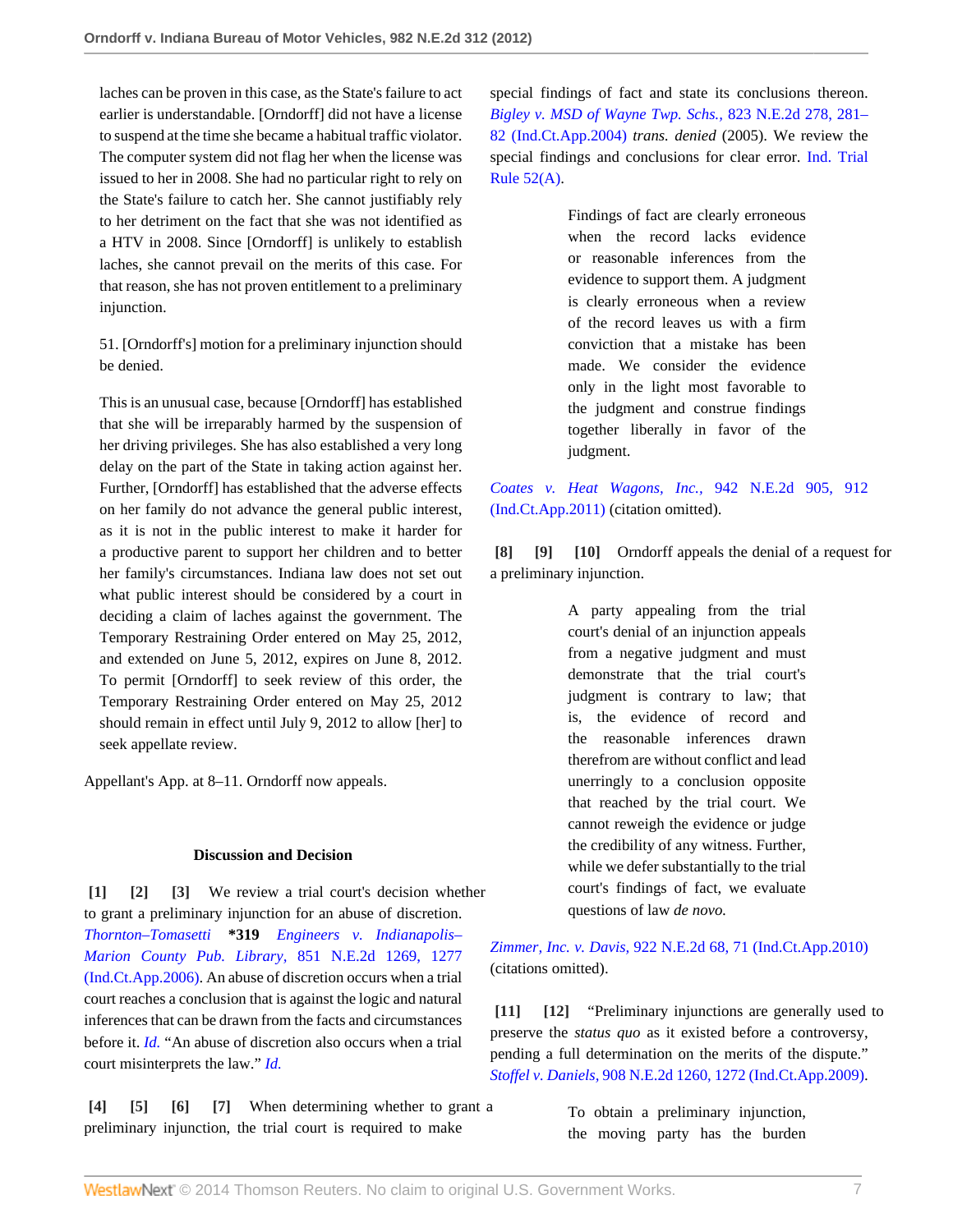of showing by a preponderance of the evidence that: (1) the moving party's remedies at law are inadequate, thus causing irreparable harm pending resolution of the substantive action; (2) the moving party has at least a reasonable likelihood of success on the merits at trial by establishing a prima facie case; (3) the threatened injury to the moving party outweighs the potential harm to the non-moving party resulting from the granting of the injunction; and (4) the public interest would not be disserved.

*Zimmer,* [922 N.E.2d at 71](http://www.westlaw.com/Link/Document/FullText?findType=Y&serNum=2021414621&pubNum=578&fi=co_pp_sp_578_71&originationContext=document&vr=3.0&rs=cblt1.0&transitionType=DocumentItem&contextData=(sc.Search)#co_pp_sp_578_71) (citations omitted). Here, the trial court concluded that Orndorff carried her burden to show that her remedies at law are inadequate but that she failed to establish a reasonable likelihood of success on the merits at trial by establishing a prima facie case. The trial court did not make any conclusions regarding the third and fourth factors.

<span id="page-7-1"></span><span id="page-7-0"></span>**[\[13\]](#page-1-6) [\[14\]](#page-1-7)** Orndorff argues that the trial court erred in concluding that she does not have a reasonable likelihood of success on the merits of her case. She contends that she has a reasonable likelihood of prevailing at trial on her claim of laches.

> Laches is an equitable defense that may be raised to stop a person from asserting a claim that he would normally be entitled to assert. The rationale behind the doctrine of laches is that a **\*320** person who, for an unreasonable length of time, has neglected to assert a claim against another waives the right to assert his claim when this delay prejudices the person against whom he would assert it.

*[Ind. Real Estate Comm'n v. Ackman,](http://www.westlaw.com/Link/Document/FullText?findType=Y&serNum=2002279751&pubNum=578&fi=co_pp_sp_578_1273&originationContext=document&vr=3.0&rs=cblt1.0&transitionType=DocumentItem&contextData=(sc.Search)#co_pp_sp_578_1273)* 766 N.E.2d 1269, 1273 [\(Ind.Ct.App.2002\)](http://www.westlaw.com/Link/Document/FullText?findType=Y&serNum=2002279751&pubNum=578&fi=co_pp_sp_578_1273&originationContext=document&vr=3.0&rs=cblt1.0&transitionType=DocumentItem&contextData=(sc.Search)#co_pp_sp_578_1273) (citations omitted). "Laches requires: '(1) inexcusable delay in asserting a known right; (2) an implied waiver arising from knowing acquiescence in existing conditions; and (3) a change in circumstances causing prejudice to the adverse party.' " *[SMDfund, Inc. v. Fort](http://www.westlaw.com/Link/Document/FullText?findType=Y&serNum=2007066430&pubNum=578&fi=co_pp_sp_578_729&originationContext=document&vr=3.0&rs=cblt1.0&transitionType=DocumentItem&contextData=(sc.Search)#co_pp_sp_578_729) [Wayne–Allen Cnty. Airport Auth.,](http://www.westlaw.com/Link/Document/FullText?findType=Y&serNum=2007066430&pubNum=578&fi=co_pp_sp_578_729&originationContext=document&vr=3.0&rs=cblt1.0&transitionType=DocumentItem&contextData=(sc.Search)#co_pp_sp_578_729)* 831 N.E.2d 725, 729 [\(Ind.2005\)](http://www.westlaw.com/Link/Document/FullText?findType=Y&serNum=2007066430&pubNum=578&fi=co_pp_sp_578_729&originationContext=document&vr=3.0&rs=cblt1.0&transitionType=DocumentItem&contextData=(sc.Search)#co_pp_sp_578_729) (quoting *Shafer v. Lambie,* [667 N.E.2d 226, 231](http://www.westlaw.com/Link/Document/FullText?findType=Y&serNum=1996154779&pubNum=578&fi=co_pp_sp_578_231&originationContext=document&vr=3.0&rs=cblt1.0&transitionType=DocumentItem&contextData=(sc.Search)#co_pp_sp_578_231) [\(Ind.Ct.App.1996\)](http://www.westlaw.com/Link/Document/FullText?findType=Y&serNum=1996154779&pubNum=578&fi=co_pp_sp_578_231&originationContext=document&vr=3.0&rs=cblt1.0&transitionType=DocumentItem&contextData=(sc.Search)#co_pp_sp_578_231)).

<span id="page-7-2"></span>**[\[15\]](#page-2-3)** The application of the doctrine of laches lies within the sound discretion of the trial court. *Ackman,* [766 N.E.2d](http://www.westlaw.com/Link/Document/FullText?findType=Y&serNum=2002279751&pubNum=578&fi=co_pp_sp_578_1273&originationContext=document&vr=3.0&rs=cblt1.0&transitionType=DocumentItem&contextData=(sc.Search)#co_pp_sp_578_1273) [at 1273.](http://www.westlaw.com/Link/Document/FullText?findType=Y&serNum=2002279751&pubNum=578&fi=co_pp_sp_578_1273&originationContext=document&vr=3.0&rs=cblt1.0&transitionType=DocumentItem&contextData=(sc.Search)#co_pp_sp_578_1273) We will not reverse the trial court's decision unless the trial court abused its discretion, which occurs only when the trial court's decision is clearly against the logic and effect of the facts and circumstances before it, or the reasonable, probable, and actual deductions to be drawn therefrom. *[Id.](http://www.westlaw.com/Link/Document/FullText?findType=Y&serNum=2002279751&originationContext=document&vr=3.0&rs=cblt1.0&transitionType=DocumentItem&contextData=(sc.Search))*

<span id="page-7-4"></span><span id="page-7-3"></span>**[\[16\]](#page-2-4) [\[17\]](#page-2-5)** Here, Orndorff seeks to assert laches against a government entity, which requires that she satisfy an additional requirement. Generally, equitable defenses, such as laches, may not be asserted against the government when it acts in its sovereign capacity to protect the public welfare. *[Id.](http://www.westlaw.com/Link/Document/FullText?findType=Y&serNum=2002279751&originationContext=document&vr=3.0&rs=cblt1.0&transitionType=DocumentItem&contextData=(sc.Search))* Only under "the clearest and most compelling circumstances" will laches be applicable to the government. *[Id.](http://www.westlaw.com/Link/Document/FullText?findType=Y&serNum=2002279751&originationContext=document&vr=3.0&rs=cblt1.0&transitionType=DocumentItem&contextData=(sc.Search))* "Under certain conditions, where extreme unfairness is shown, a court may apply equitable principles against the government." *[Id.](http://www.westlaw.com/Link/Document/FullText?findType=Y&serNum=2002279751&originationContext=document&vr=3.0&rs=cblt1.0&transitionType=DocumentItem&contextData=(sc.Search))* (citing *[U.S. v. Lindberg Corp.,](http://www.westlaw.com/Link/Document/FullText?findType=Y&serNum=1989122050&pubNum=350&originationContext=document&vr=3.0&rs=cblt1.0&transitionType=DocumentItem&contextData=(sc.Search))* 882 F.2d [1158 \(7th Cir.1989\)\)](http://www.westlaw.com/Link/Document/FullText?findType=Y&serNum=1989122050&pubNum=350&originationContext=document&vr=3.0&rs=cblt1.0&transitionType=DocumentItem&contextData=(sc.Search)). "Extreme unfairness occurs where the public interest would be threatened by the government's conduct." *[Id.](http://www.westlaw.com/Link/Document/FullText?findType=Y&serNum=2002279751&originationContext=document&vr=3.0&rs=cblt1.0&transitionType=DocumentItem&contextData=(sc.Search))* (citing *[Hannon v. Metro. Dev. Comm'n of](http://www.westlaw.com/Link/Document/FullText?findType=Y&serNum=1997204074&pubNum=578&originationContext=document&vr=3.0&rs=cblt1.0&transitionType=DocumentItem&contextData=(sc.Search)) Marion Cnty.,* [685 N.E.2d 1075 \(Ind.Ct.App.1997\)](http://www.westlaw.com/Link/Document/FullText?findType=Y&serNum=1997204074&pubNum=578&originationContext=document&vr=3.0&rs=cblt1.0&transitionType=DocumentItem&contextData=(sc.Search)) (holding that an exception to the rule that equitable estoppel cannot be applied against governmental entities exists if the public interest would be threatened by the government's conduct)).

<span id="page-7-5"></span>**[\[18\]](#page-2-6)** The BMV seeks to suspend Orndorff's driving privileges due to her HTV status pursuant to [Indiana Code](http://www.westlaw.com/Link/Document/FullText?findType=L&pubNum=1000009&cite=INS9-30-10-4&originatingDoc=Ie338149150a711e2900d8cbbe5df030a&refType=SP&originationContext=document&vr=3.0&rs=cblt1.0&transitionType=DocumentItem&contextData=(sc.Search)#co_pp_a83b000018c76) [Section 9–30–10–4\(b\)](http://www.westlaw.com/Link/Document/FullText?findType=L&pubNum=1000009&cite=INS9-30-10-4&originatingDoc=Ie338149150a711e2900d8cbbe5df030a&refType=SP&originationContext=document&vr=3.0&rs=cblt1.0&transitionType=DocumentItem&contextData=(sc.Search)#co_pp_a83b000018c76), which provides in relevant part, "A person who has accumulated at least three (3) judgments within a ten (10) year period for any of the following violations, singularly or in combination, and not arising out of the same incident, is a habitual violator." The qualifying judgments include: (1) operation of a vehicle while intoxicated; (2) operation of a vehicle with an alcohol concentration equivalent to at least eight-hundredths (0.08) gram of alcohol per one hundred (100) milliliters of the blood or two hundred ten (210) liters of the breath; (3) operating a motor vehicle while the person's license to do so has been suspended or revoked; (4) *operating a motor vehicle without ever having obtained a license to do so;* (5) reckless driving; (6) criminal recklessness involving the operation of a motor vehicle; (7) drag racing or engaging in a speed contest in violation of law; and (8) any felony under an Indiana motor vehicle statute or any felony in the commission of which a motor vehicle is used. *Id.* [Indiana Code Section 9–30–10–5\(a\)](http://www.westlaw.com/Link/Document/FullText?findType=L&pubNum=1000009&cite=INS9-30-10-5&originatingDoc=Ie338149150a711e2900d8cbbe5df030a&refType=SP&originationContext=document&vr=3.0&rs=cblt1.0&transitionType=DocumentItem&contextData=(sc.Search)#co_pp_8b3b0000958a4) governs notice of suspension and provides,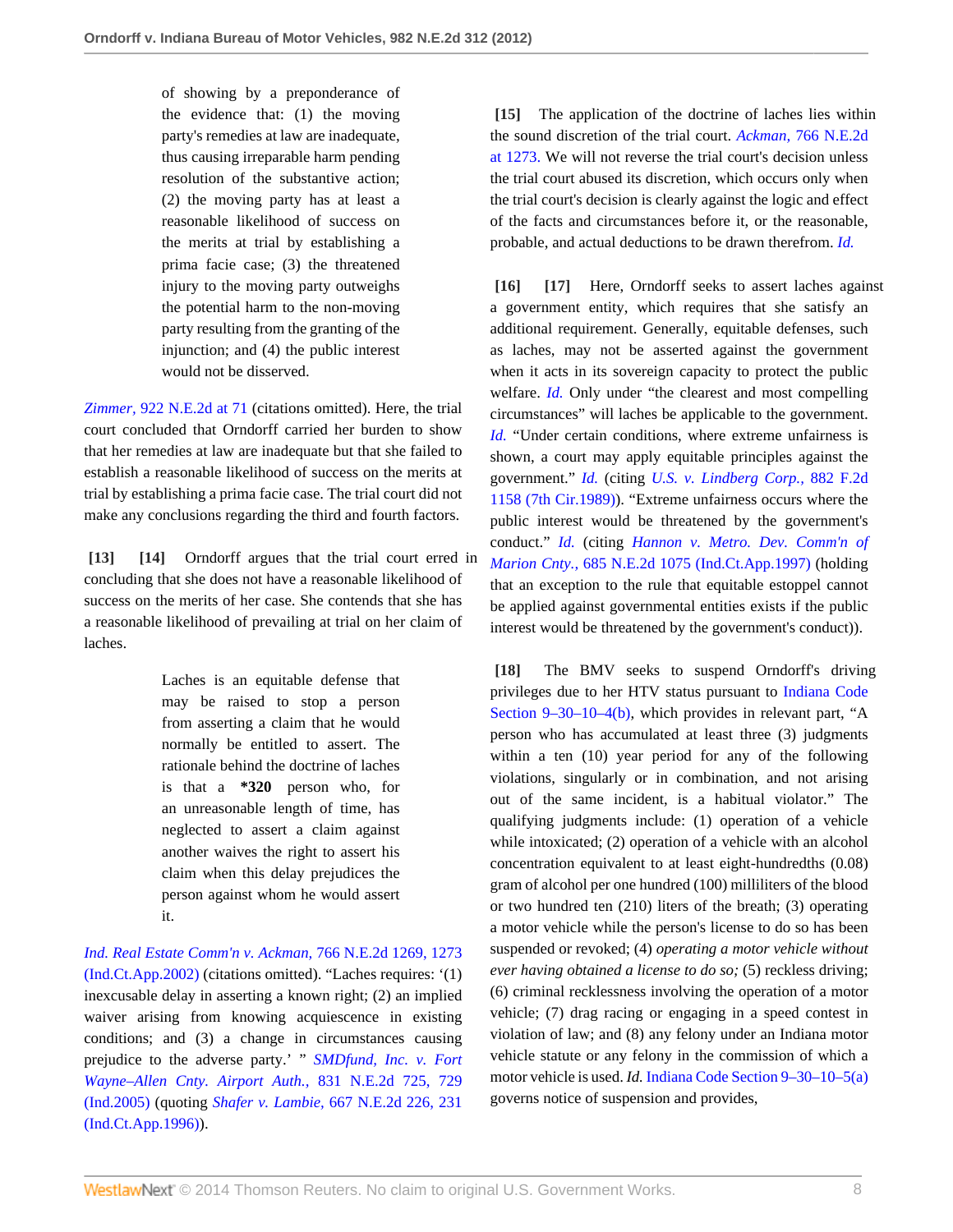<span id="page-8-0"></span>If it appears from the records maintained in the bureau that a person's driving record makes the person a habitual violator under section 4 of this chapter, the bureau shall mail a notice to the person's last known address that informs the person that the person's driving **\*321** privileges <sup>[1](#page-11-0)</sup> will be suspended in thirty (30) days because the person is a habitual violator according to the records of the bureau.

Orndorff's driving privileges are to be suspended for ten years. *See* [Ind.Code § 9–30–10–5\(b\)](http://www.westlaw.com/Link/Document/FullText?findType=L&pubNum=1000009&cite=INS9-30-10-5&originatingDoc=Ie338149150a711e2900d8cbbe5df030a&refType=SP&originationContext=document&vr=3.0&rs=cblt1.0&transitionType=DocumentItem&contextData=(sc.Search)#co_pp_a83b000018c76). "The primary purpose of suspending a person's license for being an HTV is to remove from the highway those drivers who have proven themselves to be unfit to drive, and who pose a substantial threat to the safety of others." *[Ind. Bureau of Motor Vehicles](http://www.westlaw.com/Link/Document/FullText?findType=Y&serNum=2022703596&pubNum=578&fi=co_pp_sp_578_902&originationContext=document&vr=3.0&rs=cblt1.0&transitionType=DocumentItem&contextData=(sc.Search)#co_pp_sp_578_902) v. McNeil,* [931 N.E.2d 897, 902 \(Ind.Ct.App.2010\)](http://www.westlaw.com/Link/Document/FullText?findType=Y&serNum=2022703596&pubNum=578&fi=co_pp_sp_578_902&originationContext=document&vr=3.0&rs=cblt1.0&transitionType=DocumentItem&contextData=(sc.Search)#co_pp_sp_578_902) (citation omitted), *trans. denied* (2011). The parties do not dispute that suspending the driving privileges of a person who qualifies as an HTV is an action to protect the public welfare. Thus, for laches to be applicable in this case, Orndorff must show that suspending her driving privileges presents a threat to the public interest.

The trial court found that Orndorff will suffer adverse effects if her driving privileges are suspended, and that those adverse effects, namely that she will lose her job and her family will be thrust into poverty, threaten the public interest. Appellant's App. at 8. The trial court concluded that Indiana law offers no clear definition of the nature of the threat to the public interest that is required to apply laches to the government. Nevertheless, the trial court concluded that the adverse effects that will be suffered by Orndorff's family do not appear to constitute the sort of public threat that should prevent the BMV from suspending her driving privileges. *Id.* at 11.

Our research reveals that the trial court correctly observed that for purposes of applying equitable defenses to the government, "[w]hat constitutes the public interest [ ] is not well defined." *[Hi–Way Dispatch, Inc. v. Ind. Dep't](http://www.westlaw.com/Link/Document/FullText?findType=Y&serNum=2001749041&pubNum=578&fi=co_pp_sp_578_599&originationContext=document&vr=3.0&rs=cblt1.0&transitionType=DocumentItem&contextData=(sc.Search)#co_pp_sp_578_599) of State Revenue,* [756 N.E.2d 587, 599 \(Ind. T.C.2001\)](http://www.westlaw.com/Link/Document/FullText?findType=Y&serNum=2001749041&pubNum=578&fi=co_pp_sp_578_599&originationContext=document&vr=3.0&rs=cblt1.0&transitionType=DocumentItem&contextData=(sc.Search)#co_pp_sp_578_599) (citing *[Samplawski v. City of Portage,](http://www.westlaw.com/Link/Document/FullText?findType=Y&serNum=1987112555&pubNum=578&fi=co_pp_sp_578_459&originationContext=document&vr=3.0&rs=cblt1.0&transitionType=DocumentItem&contextData=(sc.Search)#co_pp_sp_578_459)* 512 N.E.2d 456, 459 [\(Ind.Ct.App.1987\)](http://www.westlaw.com/Link/Document/FullText?findType=Y&serNum=1987112555&pubNum=578&fi=co_pp_sp_578_459&originationContext=document&vr=3.0&rs=cblt1.0&transitionType=DocumentItem&contextData=(sc.Search)#co_pp_sp_578_459)). Although this Court has been confronted with the question whether laches should apply to the BMV's suspension of driving privileges due to HTV status,

in neither case was it necessary for the Court to define what constitutes a threat to public interest. In *[McNeil,](http://www.westlaw.com/Link/Document/FullText?findType=Y&serNum=2022703596&originationContext=document&vr=3.0&rs=cblt1.0&transitionType=DocumentItem&contextData=(sc.Search))* the appellant was convicted twice of operating while intoxicated and once of reckless driving. Two years after his third qualifying conviction, the BMV sent McNeil an HTV notice informing him of his ten-year suspension. In rejecting McNeil's argument that the BMV was barred by laches from suspending his driving privileges, the *[McNeil](http://www.westlaw.com/Link/Document/FullText?findType=Y&serNum=2022703596&originationContext=document&vr=3.0&rs=cblt1.0&transitionType=DocumentItem&contextData=(sc.Search))* court summarily concluded that "McNeil has not shown how the public interest would be threatened by the BMV's conduct, and therefore, the doctrine of laches is not applicable in the present case." *McNeil,* [931 N.E.2d at 902 n. 2](http://www.westlaw.com/Link/Document/FullText?findType=Y&serNum=2022703596&pubNum=578&fi=co_pp_sp_578_902&originationContext=document&vr=3.0&rs=cblt1.0&transitionType=DocumentItem&contextData=(sc.Search)#co_pp_sp_578_902).

More recently, in *[Thomas v. Indiana Bureau of Motor](http://www.westlaw.com/Link/Document/FullText?findType=Y&serNum=2029292254&pubNum=578&originationContext=document&vr=3.0&rs=cblt1.0&transitionType=DocumentItem&contextData=(sc.Search)) Vehicles,* [979 N.E.2d 169 \(Ind.App.2012\)](http://www.westlaw.com/Link/Document/FullText?findType=Y&serNum=2029292254&pubNum=578&originationContext=document&vr=3.0&rs=cblt1.0&transitionType=DocumentItem&contextData=(sc.Search)), another panel of this Court rejected the appellant's argument that laches should bar the BMV from suspending his driving privileges based on his HTV status. Thomas was convicted of operating a vehicle while intoxicated, reckless driving, and operating while intoxicated endangering a person. Three and a half years after his third qualifying offense, the BMV sent him notice of his HTV status and suspension of his driving privileges. Thomas argued that it was unfair to suspend his driving privileges because in the years since his last qualifying conviction, he had altered his behavior to effectively **\*322** render himself a safe driver. The *[Thomas](http://www.westlaw.com/Link/Document/FullText?findType=Y&serNum=2029292254&originationContext=document&vr=3.0&rs=cblt1.0&transitionType=DocumentItem&contextData=(sc.Search))* court was "unconvinced by Thomas's self-serving statement regarding his belief that he has altered his behavior in a manner such to render him a 'safe driver' " and concluded that "it falls far short of demonstrating that the public interest would be threatened by the BMV's conduct." *Id.* [at 174.](http://www.westlaw.com/Link/Document/FullText?findType=Y&serNum=2029292254&originationContext=document&vr=3.0&rs=cblt1.0&transitionType=DocumentItem&contextData=(sc.Search)) The *[Thomas](http://www.westlaw.com/Link/Document/FullText?findType=Y&serNum=2029292254&originationContext=document&vr=3.0&rs=cblt1.0&transitionType=DocumentItem&contextData=(sc.Search))* court concluded that the public interest would be served, not threatened, by the ten-year suspension, and that laches was therefore inapplicable to the government in that case. [2](#page-11-1)

<span id="page-8-1"></span>Unlike the appellants in *[McNeil](http://www.westlaw.com/Link/Document/FullText?findType=Y&serNum=2022703596&originationContext=document&vr=3.0&rs=cblt1.0&transitionType=DocumentItem&contextData=(sc.Search))* and *[Thomas,](http://www.westlaw.com/Link/Document/FullText?findType=Y&serNum=2029292254&originationContext=document&vr=3.0&rs=cblt1.0&transitionType=DocumentItem&contextData=(sc.Search))* Orndorff argues, and the trial court agreed, that thrusting her family into poverty is a threat to the public interest, and therefore we must consider the definition of public interest in greater depth to determine whether laches should apply to the government in this case. We find *[Samplawski](http://www.westlaw.com/Link/Document/FullText?findType=Y&serNum=1987112555&originationContext=document&vr=3.0&rs=cblt1.0&transitionType=DocumentItem&contextData=(sc.Search))* helpful. There, the court refined the definition of the threat to public interest in considering whether equitable estoppel could be applied to the government.

In *[Samplawski,](http://www.westlaw.com/Link/Document/FullText?findType=Y&serNum=1987112555&originationContext=document&vr=3.0&rs=cblt1.0&transitionType=DocumentItem&contextData=(sc.Search))* the City of Portage commenced eminent domain proceedings to secure a strip of land from the Samplawskis. The mayor of Portage informed the Samplawskis that they did not have to comply with the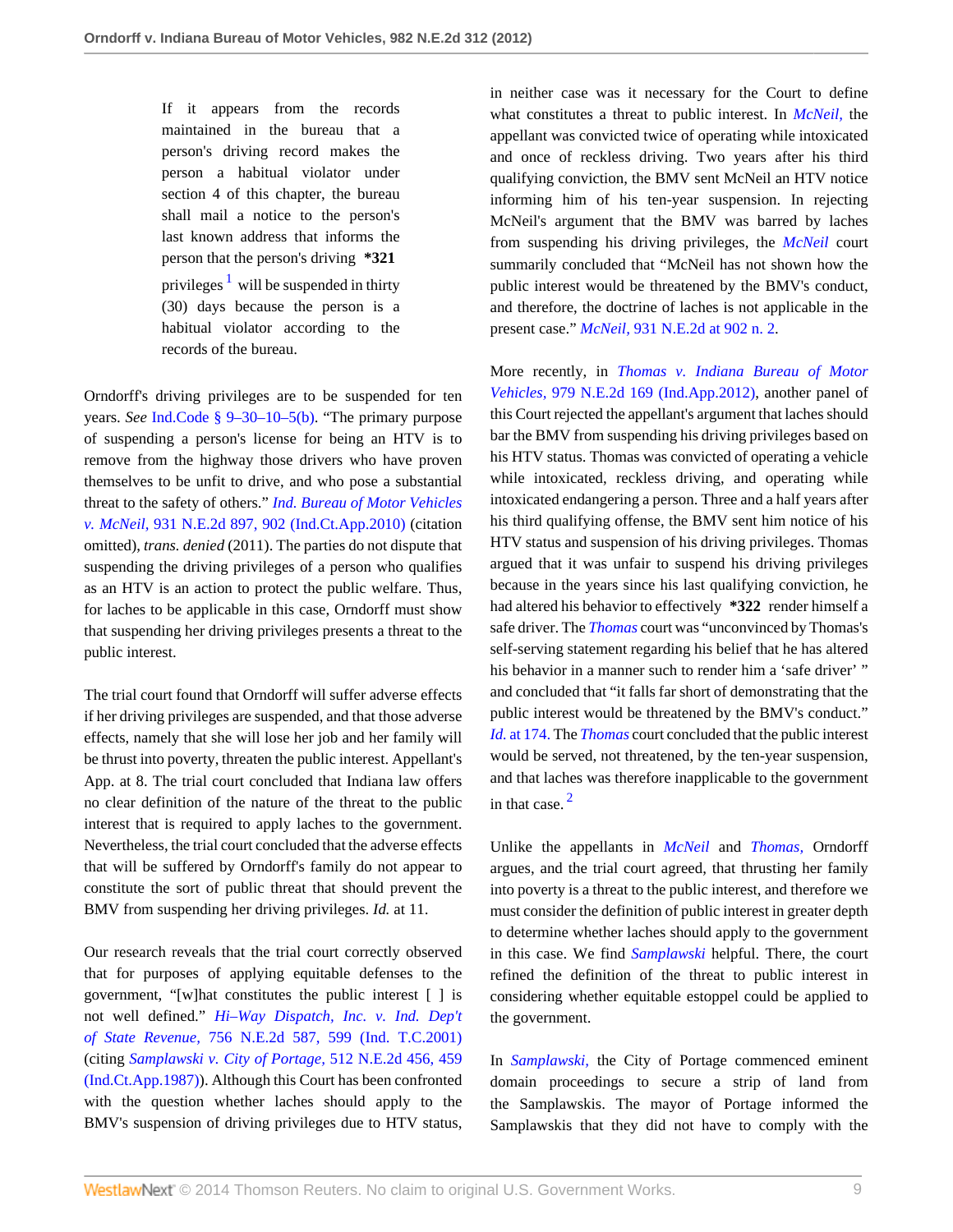filing deadlines to object to the appraisers' valuation of their property. The city sought to enforce the appraisers' valuation, and the Samplawskis sought a declaration that the city be estopped from asserting that the Samplawskis failed to file objections to the appraisers' valuation. In determining whether laches applied, the *[Samplawski](http://www.westlaw.com/Link/Document/FullText?findType=Y&serNum=1987112555&originationContext=document&vr=3.0&rs=cblt1.0&transitionType=DocumentItem&contextData=(sc.Search))* court reasoned as follows:

A significant factor in determining whether the exception may be applied is whether public funds are involved. Estoppel may be permitted when its application will not involve the unauthorized or unlawful use of public funds. [*[City of Crown Point v. Lake Cnty.,](http://www.westlaw.com/Link/Document/FullText?findType=Y&serNum=1987095870&pubNum=578&originationContext=document&vr=3.0&rs=cblt1.0&transitionType=DocumentItem&contextData=(sc.Search))* 510 N.E.2d 684 [\(Ind.1987\)](http://www.westlaw.com/Link/Document/FullText?findType=Y&serNum=1987095870&pubNum=578&originationContext=document&vr=3.0&rs=cblt1.0&transitionType=DocumentItem&contextData=(sc.Search)); *[Cablevision of Chicago v. Colby Cable Corp.,](http://www.westlaw.com/Link/Document/FullText?findType=Y&serNum=1981110158&pubNum=578&originationContext=document&vr=3.0&rs=cblt1.0&transitionType=DocumentItem&contextData=(sc.Search))* [417 N.E.2d 348 \(Ind.Ct.App.1981\)](http://www.westlaw.com/Link/Document/FullText?findType=Y&serNum=1981110158&pubNum=578&originationContext=document&vr=3.0&rs=cblt1.0&transitionType=DocumentItem&contextData=(sc.Search)) ].

It has also been said that estoppel may be permitted where the limitations on governmental authority are not clear and unambiguous, or where the government attempts to take inconsistent positions at different stages of the same proceeding. [*[State v. Hendricks Superior Court,](http://www.westlaw.com/Link/Document/FullText?findType=Y&serNum=1968121020&pubNum=578&originationContext=document&vr=3.0&rs=cblt1.0&transitionType=DocumentItem&contextData=(sc.Search))* 250 Ind. [675, 235 N.E.2d 458 \(1968\);](http://www.westlaw.com/Link/Document/FullText?findType=Y&serNum=1968121020&pubNum=578&originationContext=document&vr=3.0&rs=cblt1.0&transitionType=DocumentItem&contextData=(sc.Search)) *Cablevision,* [417 N.E.2d](http://www.westlaw.com/Link/Document/FullText?findType=Y&serNum=1981110158&pubNum=578&originationContext=document&vr=3.0&rs=cblt1.0&transitionType=DocumentItem&contextData=(sc.Search)) [348.\]](http://www.westlaw.com/Link/Document/FullText?findType=Y&serNum=1981110158&pubNum=578&originationContext=document&vr=3.0&rs=cblt1.0&transitionType=DocumentItem&contextData=(sc.Search))

Most stressed, however, is the idea that estoppel may be allowed if the failure to allow it would result in thwarting public policy or defeating the public interest. [*[Crown](http://www.westlaw.com/Link/Document/FullText?findType=Y&serNum=1987095870&pubNum=578&originationContext=document&vr=3.0&rs=cblt1.0&transitionType=DocumentItem&contextData=(sc.Search)) Point,* [510 N.E.2d 684;](http://www.westlaw.com/Link/Document/FullText?findType=Y&serNum=1987095870&pubNum=578&originationContext=document&vr=3.0&rs=cblt1.0&transitionType=DocumentItem&contextData=(sc.Search)) *Cablevision,* [417 N.E.2d 348.\]](http://www.westlaw.com/Link/Document/FullText?findType=Y&serNum=1981110158&pubNum=578&originationContext=document&vr=3.0&rs=cblt1.0&transitionType=DocumentItem&contextData=(sc.Search)) Unfortunately, the decisions have done little to define when it is that public policy favors rather than opposes the application of estoppel. For instance, it would appear to favor the public interest that citizens be able to rely upon the representations made by their public officials, yet that interest is clearly outweighed in the statement of the general rule. Perhaps it is sufficient for present purposes to state that for an exception to the general rule to apply, *there must be an articulable public policy reason which the court determines outweighs the public* **\*323** *policy that supports denying estoppel.*

*Samplawski,* [512 N.E.2d at 459](http://www.westlaw.com/Link/Document/FullText?findType=Y&serNum=1987112555&pubNum=578&fi=co_pp_sp_578_459&originationContext=document&vr=3.0&rs=cblt1.0&transitionType=DocumentItem&contextData=(sc.Search)#co_pp_sp_578_459) (emphasis added). The *[Samplawski](http://www.westlaw.com/Link/Document/FullText?findType=Y&serNum=1987112555&originationContext=document&vr=3.0&rs=cblt1.0&transitionType=DocumentItem&contextData=(sc.Search))* court concluded that the Samplawskis failed to present an articulable public policy reason to apply equitable estoppel to the City of Portage. *[Id.](http://www.westlaw.com/Link/Document/FullText?findType=Y&serNum=1987112555&originationContext=document&vr=3.0&rs=cblt1.0&transitionType=DocumentItem&contextData=(sc.Search))*

<span id="page-9-1"></span><span id="page-9-0"></span>**[\[19\]](#page-2-0) [\[20\]](#page-2-1)** Here, Orndorff argues that due to the BMV's long delay in acting to suspend her driving privileges, the adverse effects of suspending her driving privileges now will threaten the public interest. The BMV does not challenge any of the trial court's factual findings but contends that the adverse

effects on Orndorff's family resulting from suspension of her

<span id="page-9-2"></span>driving privileges are personal and not a public interest.<sup>[3](#page-11-2)</sup> Although the adverse effects are undeniably personal, under the facts of this case, public policy interests are materially impacted. Here, government agencies have been providing financial and structural support to Orndorff and her family. The BHA provides her with partially subsidized housing. Orndorff participates in its Family Self Sufficiency Program. In addition, the South Central Community Action Program supports her through its Circles Initiative. These government entities and the assistance that they have been providing to Orndorff evidence a real and tangible public interest in reducing poverty. Significant government resources have been expended to enable Orndorff to become self-sufficient and free of the need to depend upon government aid. The BMV argues that Orndorff is already receiving government assistance. While that is true, it ignores the fact that if she is unable to maintain employment because her driving privileges are suspended, she and her family will become more, rather than less, dependent on government aid. Given that Orndorff's eligibility for housing and government programs is dependent upon her gainful employment, which is in turn dependent upon her driving privileges, there is a substantial probability that the public interest in reducing poverty will be thwarted if the BMV is not barred from suspending Orndorff's driving privileges on the basis of laches.

The BMV asserts that Orndorff would have faced the same prejudices she complains of now if it had suspended her driving privileges in 2004. We disagree. The BMV not only failed to notify Orndorff of her HTV status for eight years after she qualified as an HTV, but it also issued her a valid driver's license that she has now held for four years. After obtaining her driver's license, Orndorff accepted employment that requires that she be able to transport her clients or run errands on their behalf. The BMV's assertion ignores the fact that it issued Orndorff a driver's license and that her employment depends on her valid driving privileges. If her driving privileges had been suspended in 2004, she would have sought different employment. In addition, she would now be eligible to apply for a probationary license that would allow her to drive for employment and other special circumstances. *See* [Ind.Code § 9–30–10–9\(c\),](http://www.westlaw.com/Link/Document/FullText?findType=L&pubNum=1000009&cite=INS9-30-10-9&originatingDoc=Ie338149150a711e2900d8cbbe5df030a&refType=SP&originationContext=document&vr=3.0&rs=cblt1.0&transitionType=DocumentItem&contextData=(sc.Search)#co_pp_4b24000003ba5)[–\(d\)](http://www.westlaw.com/Link/Document/FullText?findType=L&pubNum=1000009&cite=INS9-30-10-9&originatingDoc=Ie338149150a711e2900d8cbbe5df030a&refType=SP&originationContext=document&vr=3.0&rs=cblt1.0&transitionType=DocumentItem&contextData=(sc.Search)#co_pp_5ba1000067d06) (providing that where a court finds that an HTV has had his or her driving privileges suspended for at least five consecutive years and certain other conditions are met, the court may place the person on probation and shall order the BMV to issue the **\*324** person probationary driving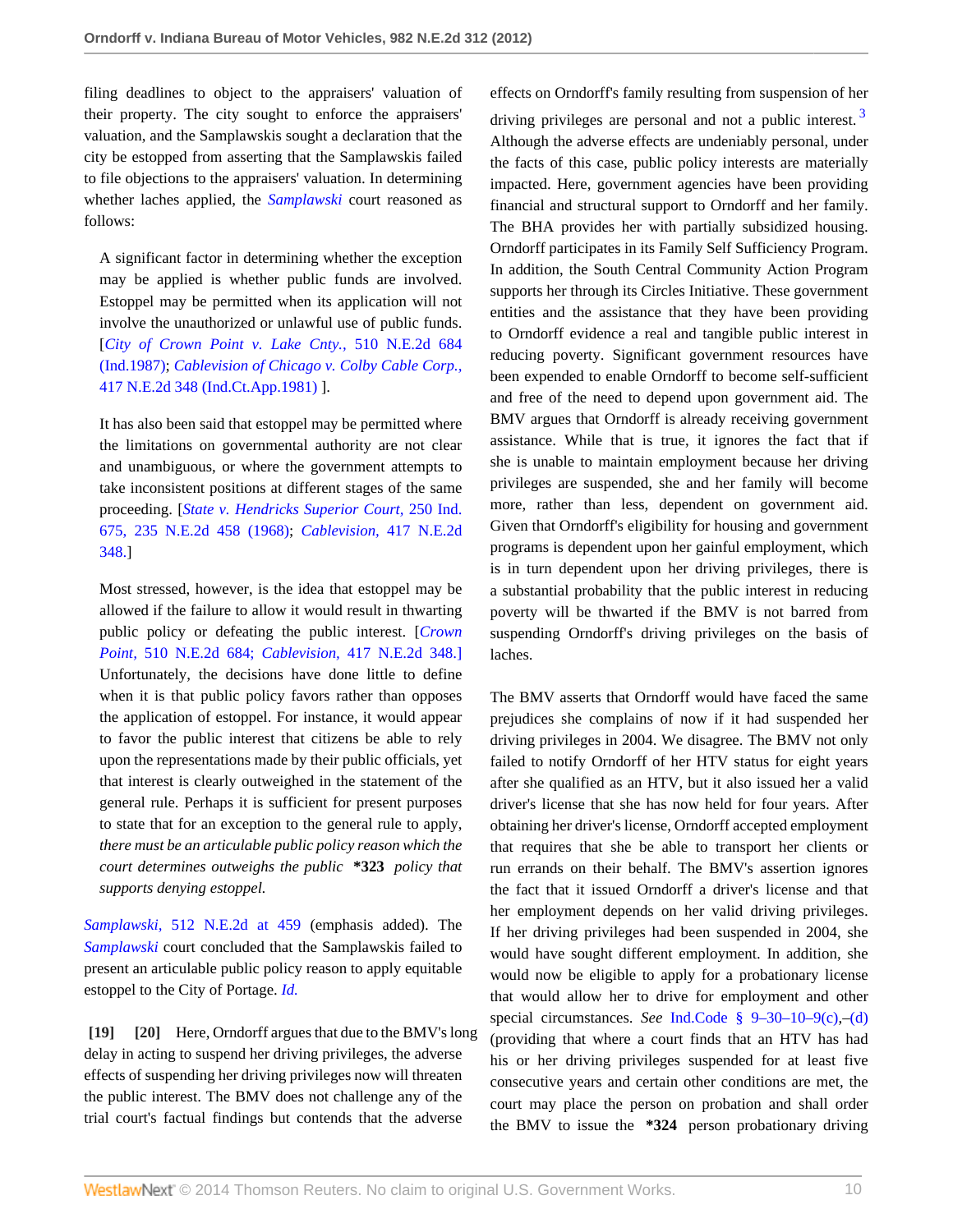privileges with restrictions). Orndorff's job is the foundation supporting nearly everything that she, with the assistance of government agencies, is doing to lift her family out of poverty. If Orndorff's driving privileges are suspended now, it will derail her efforts, and those of the government agencies that have been assisting her, to maintain steady employment, support her family, and secure stable housing. Instead of climbing out of poverty, she will be thrust back into poverty, and such an event threatens the public interest.

Under the facts of this case, laches will be applicable to the government if the public interest in reducing poverty outweighs the public interest in denying laches. *[Samplawski,](http://www.westlaw.com/Link/Document/FullText?findType=Y&serNum=1987112555&pubNum=578&fi=co_pp_sp_578_459&originationContext=document&vr=3.0&rs=cblt1.0&transitionType=DocumentItem&contextData=(sc.Search)#co_pp_sp_578_459)* [512 N.E.2d at 459.](http://www.westlaw.com/Link/Document/FullText?findType=Y&serNum=1987112555&pubNum=578&fi=co_pp_sp_578_459&originationContext=document&vr=3.0&rs=cblt1.0&transitionType=DocumentItem&contextData=(sc.Search)#co_pp_sp_578_459) As previously stated, the purpose of suspending the driving privileges of an HTV is to protect the public from unsafe drivers. *McNeil,* [931 N.E.2d at 902.](http://www.westlaw.com/Link/Document/FullText?findType=Y&serNum=2022703596&pubNum=578&fi=co_pp_sp_578_902&originationContext=document&vr=3.0&rs=cblt1.0&transitionType=DocumentItem&contextData=(sc.Search)#co_pp_sp_578_902) Here, all three of Orndorff's qualifying convictions are for driving without a valid driver's license. A person who has not received a valid driver's license is an unsafe driver because that person has not proven to the satisfaction of the BMV that he or she has mastered the rules of the road and knows how to safely operate a vehicle. That danger has been remedied in this case. Orndorff passed the required driving tests and was awarded a driver's license. She has demonstrated that she knows the rules of the road and how to drive. In addition, since she received a valid driver's license, Orndorff has not incurred any driving convictions.

Based on these circumstances, Orndorff has presented a prima facie case that she is not a substantial threat to the safety of others. As such, the public interest in keeping unsafe drivers off the road will not be served by suspending Orndorff's driving privileges. Therefore, based on the particular facts of this case, we conclude that Orndorff has established a prima facie case of an articulable public policy interest that outweighs the public policy that supports denying laches and thus that there is a reasonable likelihood that she will prevail at trial in her argument that laches is applicable to the BMV.

That is not the end of our inquiry however. The trial court also concluded that Orndorff did not have a reasonable likelihood of establishing laches because the BMV's delay was understandable. *See SMDfund,* [831 N.E.2d at 729](http://www.westlaw.com/Link/Document/FullText?findType=Y&serNum=2007066430&pubNum=578&fi=co_pp_sp_578_729&originationContext=document&vr=3.0&rs=cblt1.0&transitionType=DocumentItem&contextData=(sc.Search)#co_pp_sp_578_729) (laches requires "inexcusable delay in asserting a known right"). Specifically, the trial court concluded that Orndorff did not have a license to suspend at the time she became an HTV, that the BMV's computer system did not flag her when she was issued a license in 2008, and that she had no right to rely on the BMV's failure to withhold driving privileges. Appellant's App. at 11.

<span id="page-10-0"></span>**[\[21\]](#page-2-2)** The trial court's conclusions imply that the BMV had no obligation to recognize Orndorff's status as an HTV until after she was actually issued a valid driver's license. Such a conclusion is contrary to [Indiana Code Section 9–30–10–](http://www.westlaw.com/Link/Document/FullText?findType=L&pubNum=1000009&cite=INS9-30-10-4&originatingDoc=Ie338149150a711e2900d8cbbe5df030a&refType=SP&originationContext=document&vr=3.0&rs=cblt1.0&transitionType=DocumentItem&contextData=(sc.Search)#co_pp_a83b000018c76) [4\(b\),](http://www.westlaw.com/Link/Document/FullText?findType=L&pubNum=1000009&cite=INS9-30-10-4&originatingDoc=Ie338149150a711e2900d8cbbe5df030a&refType=SP&originationContext=document&vr=3.0&rs=cblt1.0&transitionType=DocumentItem&contextData=(sc.Search)#co_pp_a83b000018c76) which states that when a person has accumulated three qualifying convictions within ten years, that person "is a habitual violator." Therefore, one's status as an HTV is not dependent upon the person's possession of a valid driver's license. Pursuant to [Indiana Code Section 9–30–10–4\(b\),](http://www.westlaw.com/Link/Document/FullText?findType=L&pubNum=1000009&cite=INS9-30-10-4&originatingDoc=Ie338149150a711e2900d8cbbe5df030a&refType=SP&originationContext=document&vr=3.0&rs=cblt1.0&transitionType=DocumentItem&contextData=(sc.Search)#co_pp_a83b000018c76) Orndorff's status as an HTV was activated on May 10, 2004, when she was convicted of driving without a valid driver's license for the third time within ten years. [4](#page-11-3)

<span id="page-10-3"></span><span id="page-10-1"></span>**\*325 [\[22\]](#page-3-1)** Further, although Orndorff did not have a driver's license at that time, that fact did not relieve the BMV of its duty to identify her as an HTV. The BMV is not only authorized to maintain driving records for persons who do not have a valid driver's license, but it is also required to establish a driving record for an unlicensed driver when that driver incurs a driving conviction. *See* [Ind.Code § 9–24–18–9\(a\)](http://www.westlaw.com/Link/Document/FullText?findType=L&pubNum=1000009&cite=INS9-24-18-9&originatingDoc=Ie338149150a711e2900d8cbbe5df030a&refType=SP&originationContext=document&vr=3.0&rs=cblt1.0&transitionType=DocumentItem&contextData=(sc.Search)#co_pp_8b3b0000958a4) ("The bureau may establish a driving record for an Indiana resident who does not hold any type of valid driving license. The driving record shall be established for an unlicensed driver when an abstract of court conviction has been received by the bureau."). The BMV has not presented any explanation as to why it took eight years to identify Orndorff as an HTV or why it issued her a driver's license for which she should have been ineligible. Therefore, the trial court clearly erred in concluding that Orndorff is unlikely to succeed in showing that the BMV's delay was inexcusable. Based on our determinations that Orndorff has established a prima facie case that laches is applicable to the government under these circumstances and that the BMV's delay was inexcusable, we also conclude that the trial court clearly erred in concluding that Orndorff did not have a reasonable likelihood of success on the merits at trial. [5](#page-11-4)

<span id="page-10-4"></span><span id="page-10-2"></span>**[\[23\]](#page-3-0)** We now turn to the remaining requirements necessary to obtain a preliminary injunction: that the moving party's remedies at law are inadequate; that the threatened injury to the moving party outweighs the potential harm to the nonmoving party resulting from the granting of the injunction; and that the public interest would not be disserved. *[Zimmer,](http://www.westlaw.com/Link/Document/FullText?findType=Y&serNum=2021414621&pubNum=578&fi=co_pp_sp_578_71&originationContext=document&vr=3.0&rs=cblt1.0&transitionType=DocumentItem&contextData=(sc.Search)#co_pp_sp_578_71)* [922 N.E.2d at 71.](http://www.westlaw.com/Link/Document/FullText?findType=Y&serNum=2021414621&pubNum=578&fi=co_pp_sp_578_71&originationContext=document&vr=3.0&rs=cblt1.0&transitionType=DocumentItem&contextData=(sc.Search)#co_pp_sp_578_71) The trial court concluded that Orndorff's remedies at law are inadequate. The BMV disagrees, arguing that the injuries to Orndorff are purely economic. *See [Ind.](http://www.westlaw.com/Link/Document/FullText?findType=Y&serNum=2002334861&pubNum=578&fi=co_pp_sp_578_162&originationContext=document&vr=3.0&rs=cblt1.0&transitionType=DocumentItem&contextData=(sc.Search)#co_pp_sp_578_162)*